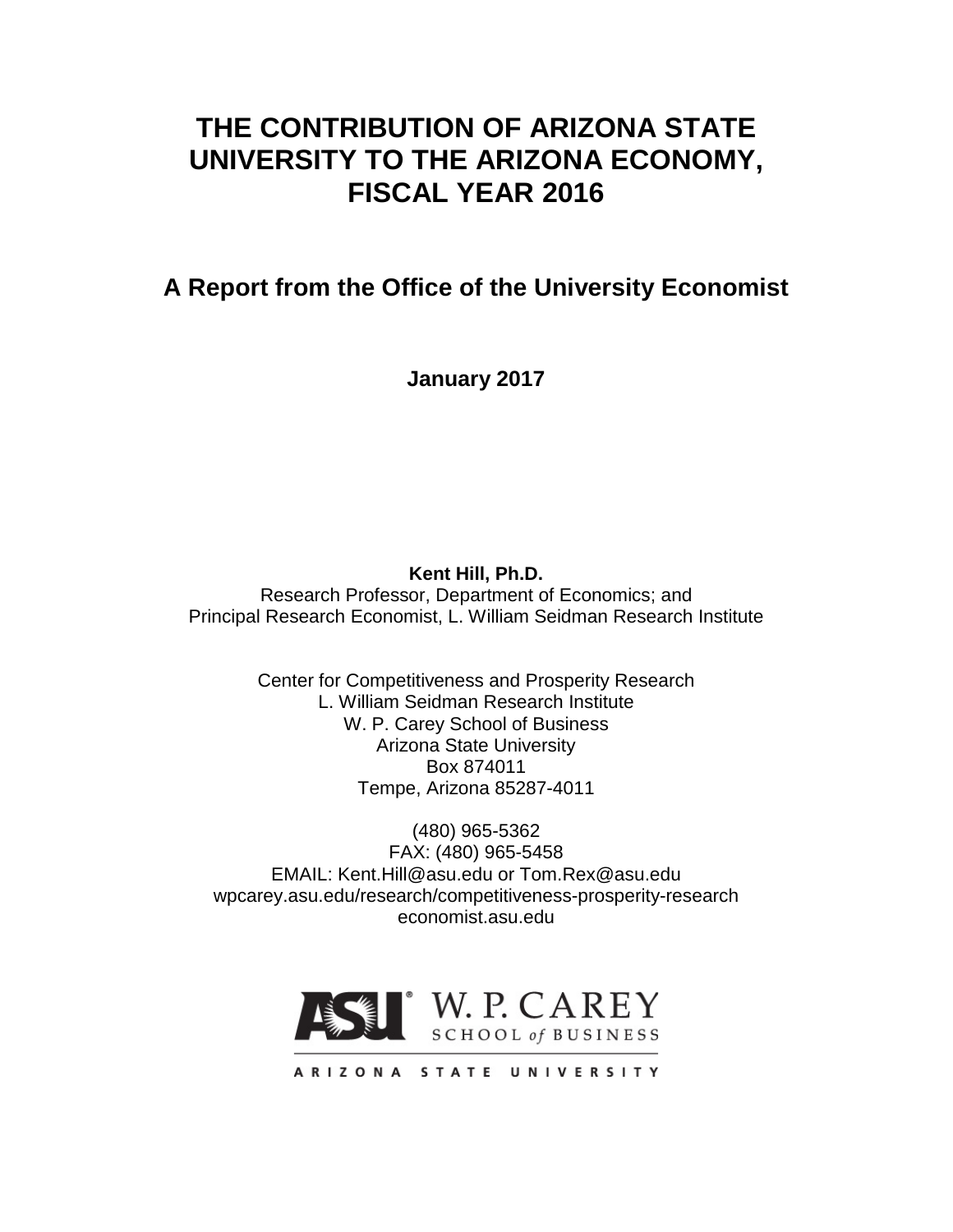# **TABLE OF CONTENTS**

| Summary                                                       |               |
|---------------------------------------------------------------|---------------|
| Introduction                                                  | $\mathcal{P}$ |
| Economic Impact Analysis                                      | 3             |
| Human Capital Approach: ASU as a Supplier of Higher Education | 9             |
| University Research and Local Economic Development            | 17            |
| Appendix: ASU Student Spending Survey                         | 19            |

# **LIST OF TABLES**

| 1. Economic Impact of Arizona State University, Fiscal Year 2016                         | $\overline{4}$ |
|------------------------------------------------------------------------------------------|----------------|
| 2. Fiscal Impact of Arizona State University, Fiscal Year 2016                           | 8              |
| 3. Value of a Bachelor's Degree Based on Full-Time, Year-Round Workers in the United     | 12             |
| States, 2013 Through 2015                                                                |                |
| 4. Value Added by Arizona State University Undergraduate Education to Arizona Income,    | 14             |
| Fiscal Year 2016                                                                         |                |
| A-1. Characteristics of Respondents to Arizona State University Student Survey           | 19             |
| A-2. Mean Responses to Spending Questions in the Arizona State University Student Survey | 20             |

# **LIST OF CHARTS**

| 1. Impact of Arizona State University on Arizona Employment, Fiscal Year 2016                | 5  |
|----------------------------------------------------------------------------------------------|----|
| 2. Impact of Arizona State University on Arizona Labor Income, Fiscal Year 2016              | 6  |
| 3. Mean Annual Earnings by Age and Educational Attainment, Full-Time, Year-Round Workers     | 10 |
| in the United States, 2013 Through 2015                                                      |    |
| 4. Ratio of Mean Earnings of University Graduates to High School Graduates, Full-Time, Year- | 11 |
| Round Workers in the United States                                                           |    |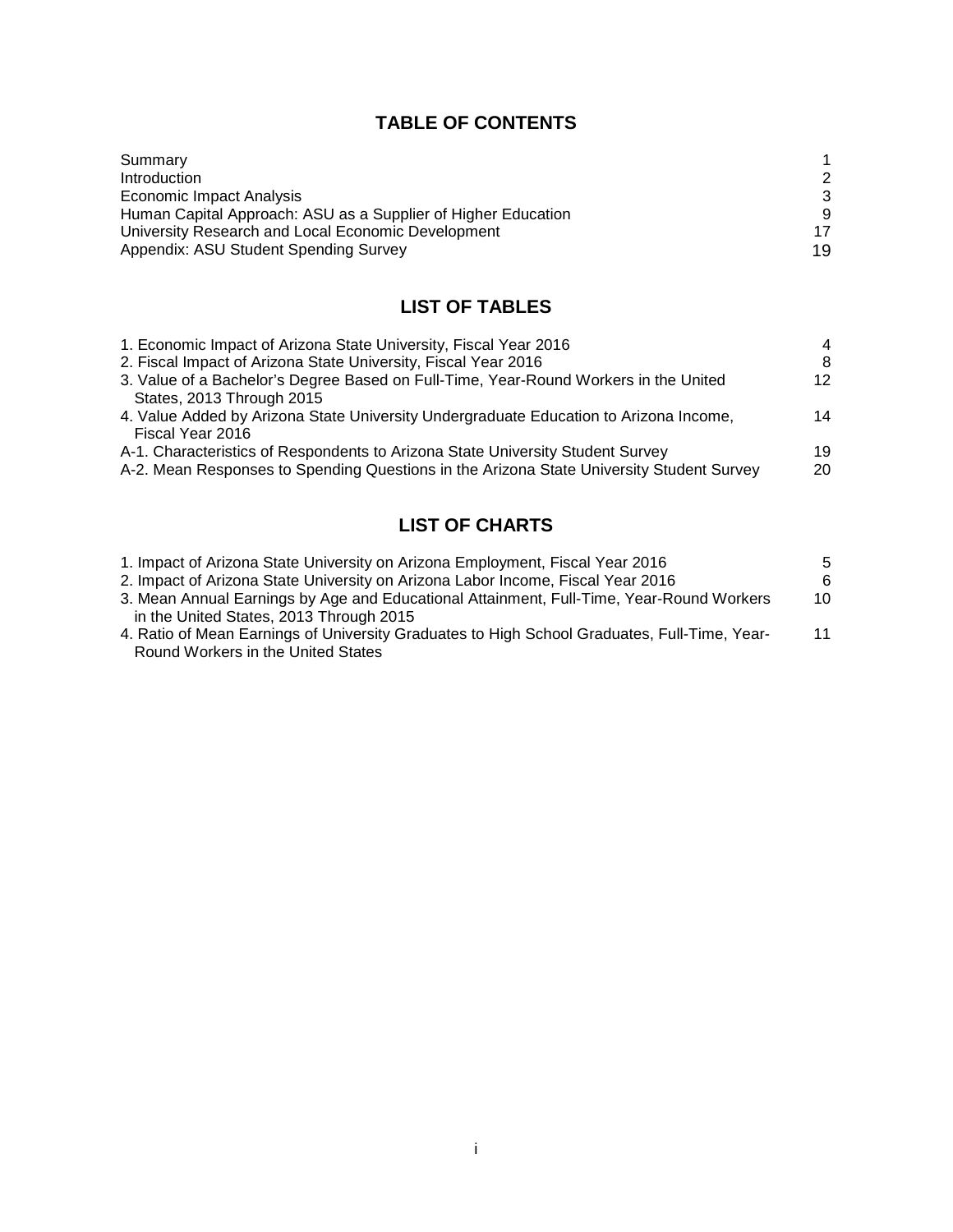#### **SUMMARY**

One approach to measuring the contribution of a university to the local economy is to identify the economic effects produced by the spending of the university, its students and employees, and university visitors. The spending of the Arizona State University (ASU) community in fiscal year (FY) 2016 was responsible for 47,650 jobs, labor income of \$2.423 billion, and gross product of \$3.579 billion in Arizona. The university community contributed \$207 million in state and local government revenue in Arizona.

In FY 2016, ASU employed 16,800 faculty, staff, and graduate assistants and had a total payroll of \$1,128 million. In addition, the university was responsible for 3,100 jobs and labor income of \$140 million in Arizona because of what it spent on construction, equipment, and other goods and services. Another round of economic impacts arises from the consumer spending of faculty, staff, students, and university visitors. A total of 12,700 jobs and labor income of \$411 million were directly supported by this spending.

The above-noted spending events create multiplier effects when firms supplying goods and services to the university community place upstream demands on other producers, when the employees of these firms make consumer purchases, and when governments spend additional tax revenues. The multiplier effects themselves amount to 15,100 jobs and labor income of \$744 million.

The economic activity that is supported by the spending of the university community also serves to generate tax revenues for Arizona state and local governments. ASU faculty and staff are estimated to have paid \$30 million in Arizona individual income taxes and local residential property taxes. The consumer spending of faculty and staff generated — both directly and indirectly — \$54 million in state and local government taxes. Spending by ASU students, an important channel of economic impact, is estimated to have generated, both directly and indirectly, \$85 million in tax revenues for state and local governments. Other fiscal impacts, including those connected with university construction and purchases of goods and services, totaled \$38 million in Arizona tax revenues in FY 2016.

An alternative approach to assessing the economic value of a university is to compare the value of the education services provided by the university to the costs of producing those services. In a "cost-benefit" analysis, the full costs of a four-year college education are compared to the benefits students realize in the form of higher lifetime earnings. This report demonstrates that higher education is a high-yield investment, generating benefits that are 3-to-4 times as large as the costs. The costs of education include net tuition and fees, state appropriations for instructional support, and lost earnings during the time the student is in school. For a four-year undergraduate education at ASU, total costs are approximately \$150,000. Based on national statistics relating individual earnings to educational attainment, the lifetime benefits to be realized by an ASU undergraduate are estimated to be \$600,000 for men and \$450,000 for women.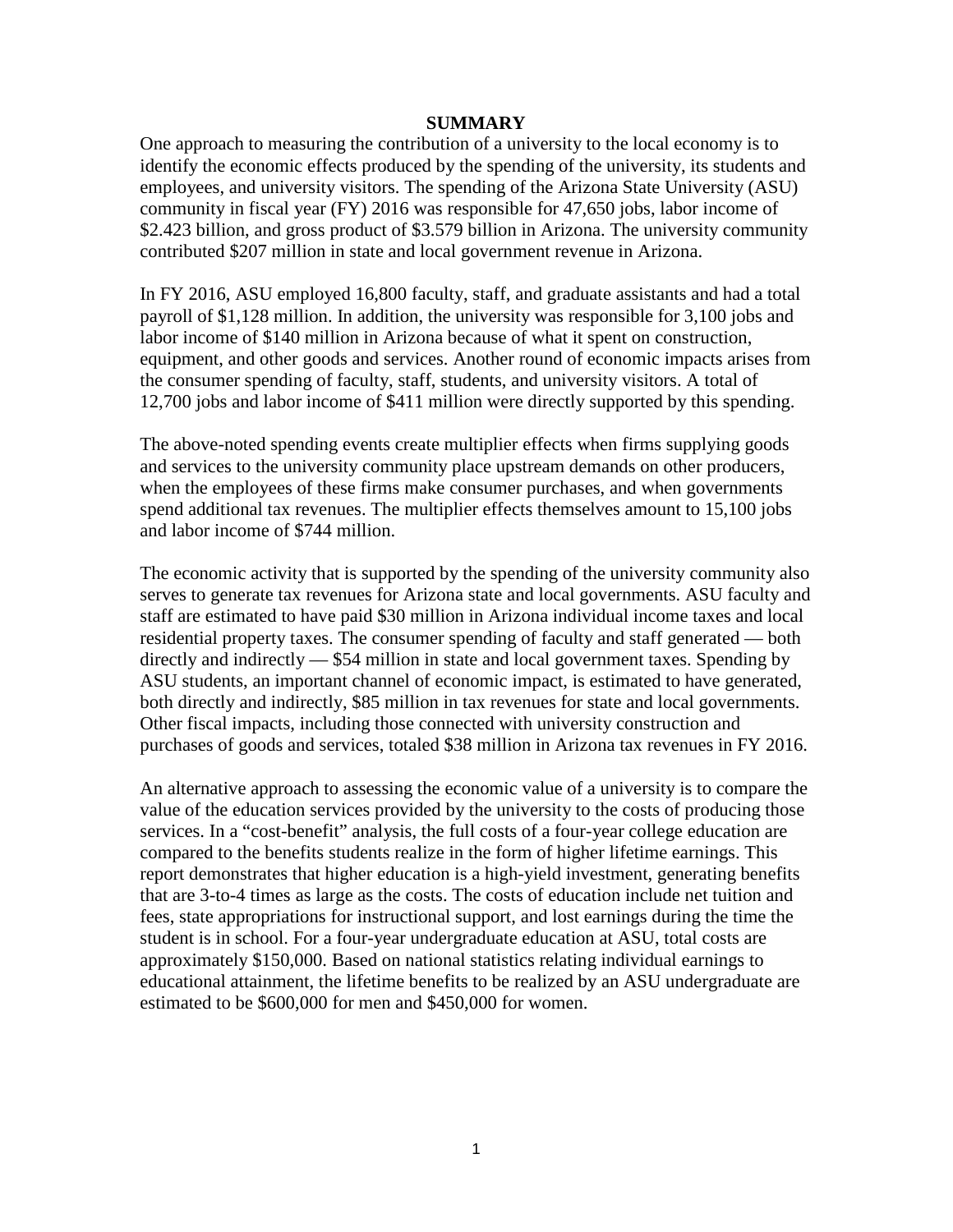#### **INTRODUCTION**

This report provides an assessment for fiscal year (FY) 2016 of the contribution of Arizona State University (ASU) to the Arizona economy. The economic effects of the university are measured using two different approaches. In a traditional "economic impact analysis," estimates are made of the Arizona jobs and incomes that are supported by the spending of the university, its employees, and students. This approach focuses on the resources or inputs needed to produce both the services of the university and the goods and services purchased by its students and employees. Economic impact analysis gives an indication of how much larger the Arizona economy is because of the presence of ASU.

An alternative approach to assessing the economic value of a university is to measure the value of the services provided by the university and compare that value with the costs of producing the services. In a "cost-benefit" analysis of higher education, the full costs of a four-year college education are compared to the benefits students realize in the form of higher lifetime earnings. This report demonstrates that higher education is a high-yield investment, generating benefits that are 3-to-4 times as large as the costs.

Arizona State University and other research universities also contribute to the local economy by helping businesses solve industrial problems and by producing research findings that spawn or attract new companies. These effects are difficult to measure precisely. However, numerous national and international studies have found that through their research, universities can make a significant contribution to the economy of the city in which they are located. This report provides a brief review of what is known about the factors necessary for university research to significantly affect local economic activity and assesses Arizona State University and its location in light of those factors.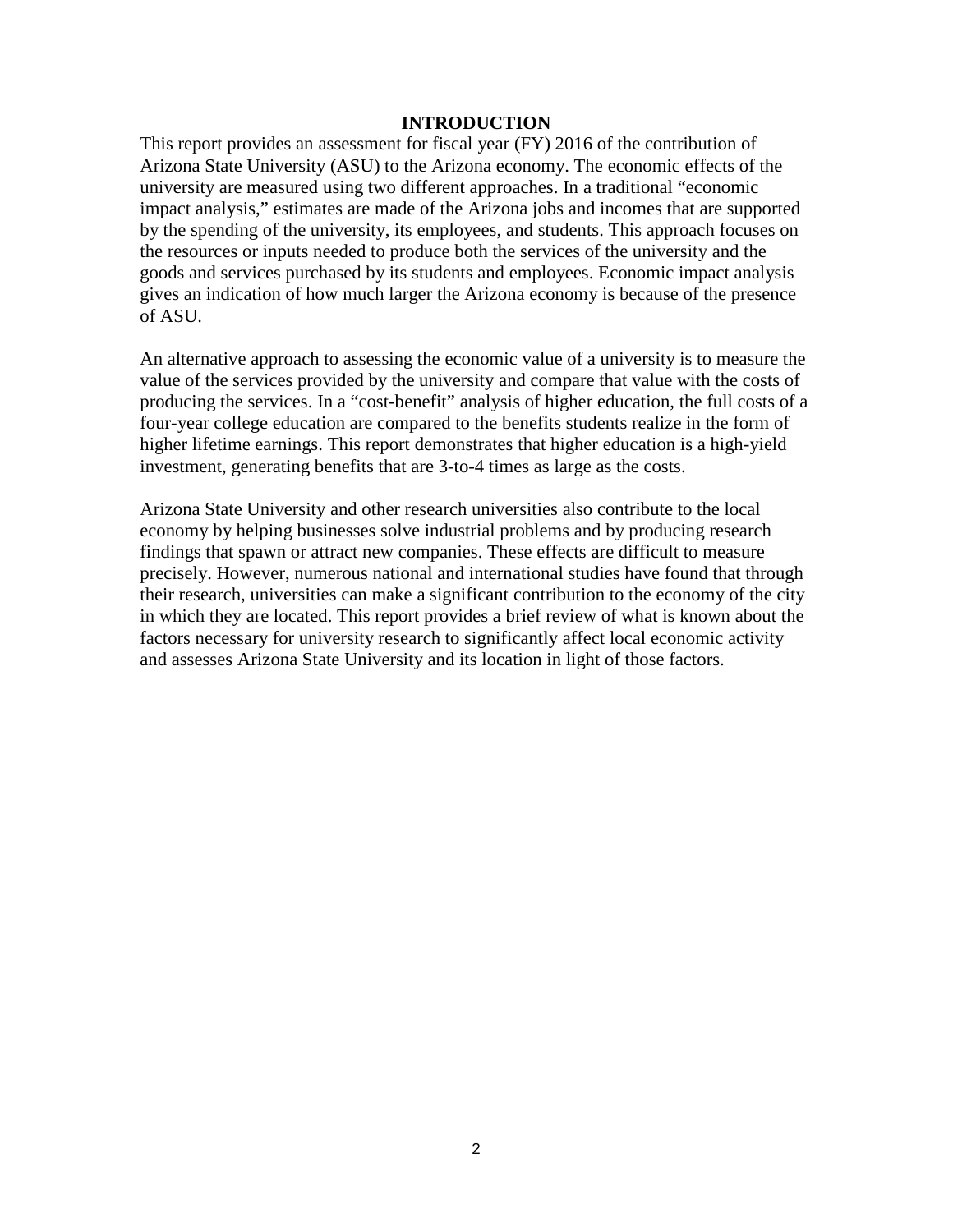#### **ECONOMIC IMPACT ANALYSIS**

The purpose of an economic impact analysis of a university is to measure the contribution the university makes to local area jobs and incomes through its own spending and the spending of students, faculty, and staff. What are referred to as "direct" impacts are the jobs and incomes provided by the university itself and by businesses who supply goods and services purchased by the university, its students, and employees. In economic impact analysis, estimates are also made of so-called "multiplier effects" that arise through backward linkages between industries and from additional rounds of consumer spending generated throughout the economic impact process.

Estimates of the economic impact of ASU were made using an Arizona-specific version of IMPLAN, an input-output model used widely by researchers throughout the United States.<sup>[1](#page-4-0)</sup> The study area for the analysis was the state of Arizona. Impacts refer to jobs and incomes generated somewhere in the state. Impacts are reported for three economic variables: gross product, labor income, and employment. Gross product is a broad measure of income consisting of employee compensation, proprietor income (selfemployed income), property income, and indirect business taxes. Labor income is the sum of employee compensation and proprietor income. Employment is a count of both full-time and part-time jobs.

Table 1 provides a summary of the results. Charts 1 and 2 provide further detail on the impacts ASU has on Arizona employment and labor income, with results separated into direct and multiplier effects. All primary data and impacts refer to FY 2016 and are totals across ASU's metropolitan campuses.

#### **University Expenditures: Operations**

ASU directly affects the economy of Arizona by employing approximately 16,800 people, excluding students, on either a full-time or part-time basis. During the 2015-16 academic year, the university employed 5,745 faculty, 7,515 administrative and classified staff, and 3,507 graduate assistants and associates. University payroll for FY 2016 was \$1,128 million, with wages and salaries accounting for \$850 million and the remainder being employee-related expenses.

Another way in which ASU directly affects the economy is by purchasing goods and services that are necessary for university operations. Nonpayroll expenditures in FY 2016 created a demand for \$268 million worth of goods and services supplied by Arizona businesses.[2](#page-4-1) These purchases directly accounted for 2,290 jobs, \$85 million in labor income, and \$138 million in Arizona gross product.

<span id="page-4-0"></span><sup>&</sup>lt;sup>1</sup> The specific model used was based on IMPLAN's 2013 database. In building the model, trade flows were calculated using IMPLAN's regional purchase coefficients. Full SAM (Social Accounting Matrix) multipliers were used. These multipliers allow for a recycling of income through the consumer spending of households, the spending of governments out of tax revenues, and the capital spending of firms out of profits.

<span id="page-4-1"></span> $2$  Estimates of the demand for Arizona goods and services associated with ASU operations were based on detailed expense data made available by ASU Financial Services by 6-digit object code. Expenses used to estimate local economic impacts were limited to those for which payments were made to an Arizona vendor.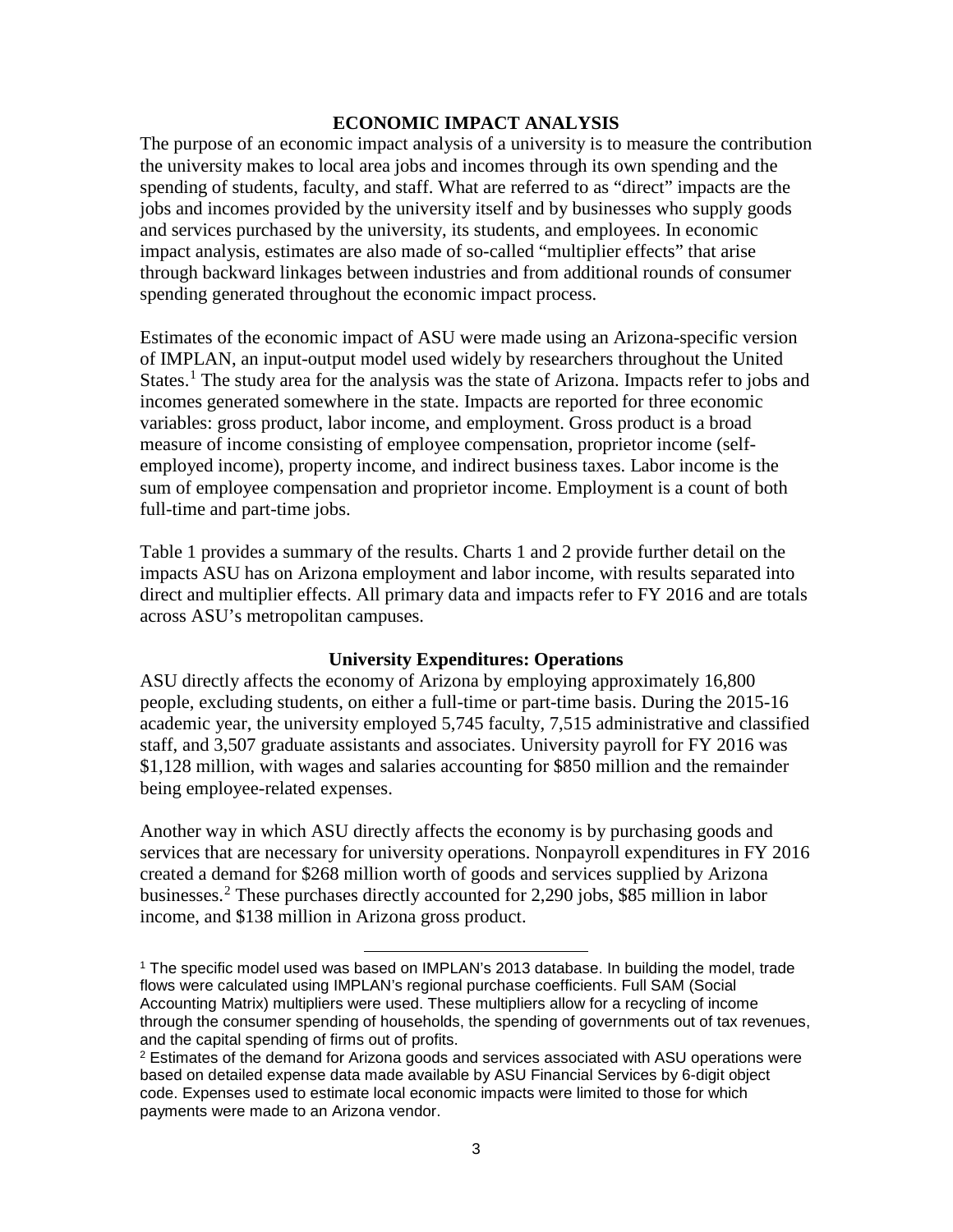### **TABLE 1 ECONOMIC IMPACT OF ARIZONA STATE UNIVERSITY, FISCAL YEAR 2016**

|                                          | Gross<br><b>Product (in</b><br>millions) | Labor<br>Income (in<br>millions) | <b>Employment</b> |
|------------------------------------------|------------------------------------------|----------------------------------|-------------------|
| <b>TOTAL</b>                             | \$3,579                                  | \$2,423                          | 47,650            |
| University Payroll and Employment        | 1.309                                    | 1.128                            | 16.767            |
| <b>Nonpayroll Operating Expenditures</b> | 293                                      | 181                              | 4,257             |
| <b>University Construction</b>           | 141                                      | 109                              | 1,902             |
| Spending by Faculty and Staff            | 579                                      | 344                              | 7.286             |
| <b>Student Spending</b>                  | 1.171                                    | 605                              | 15,930            |
| <b>Visitor Spending</b>                  | 86                                       | 56                               | 1.508             |

Source: Center for Competitiveness and Prosperity Research, L. William Seidman Research Institute, W. P. Carey School of Business, Arizona State University.

University purchases induce secondary or multiplier effects in an economy. These effects occur when immediate suppliers of ASU products purchase intermediate goods and services from upstream suppliers and when all affected suppliers hire additional employees who, in turn, make consumer purchases and pay taxes that support government spending programs. The secondary effects of ASU nonpayroll operating expenditures were estimated to be 1,970 jobs, \$96 million in labor income, and \$155 in gross product. The total impact of university purchases was 4,260 jobs, \$181 million of labor income, and \$293 million in gross product.

#### **University Expenditures: Construction**

ASU's construction outlays in FY 2016 totaled \$165 million. Expenditures associated with these projects directly generated 810 jobs, \$55 million in labor income, and \$55 million in gross product. When multiplier effects are included, the total impact of ASU construction spending in FY 2016 was 1,900 jobs, \$109 million in labor income, and \$141 million in gross product.

#### **Employee Spending**

In economic impact analysis, university faculty and staff contribute to the size of the state's economy not only through their own employment, but by purchasing goods and services from Arizona businesses. Estimates of spending by faculty and staff were made by combining ASU payroll data with statistics from the U.S. Bureau of Labor Statistics  $(BLS)$  on the share of income spent on individual commodity items by U.S. households.<sup>[3](#page-5-0)</sup> Consumer expenditures associated with the earnings of ASU faculty and staff were

<span id="page-5-0"></span> $3$  For the nation as whole, personal consumption expenditures are currently about 80 percent of personal income. The aggregate data include retirees and families with low-wage primary earners, groups that have above-average propensities to consume. For ASU faculty and staff, many of whom are highly skilled and who collectively have above-average earnings, personal consumption expenditures were assumed to be 70 percent of employee compensation. The detailed commodity composition of these expenditures was taken from IMPLAN data files. These data, in turn, come from the Consumer Expenditure Survey produced by the BLS.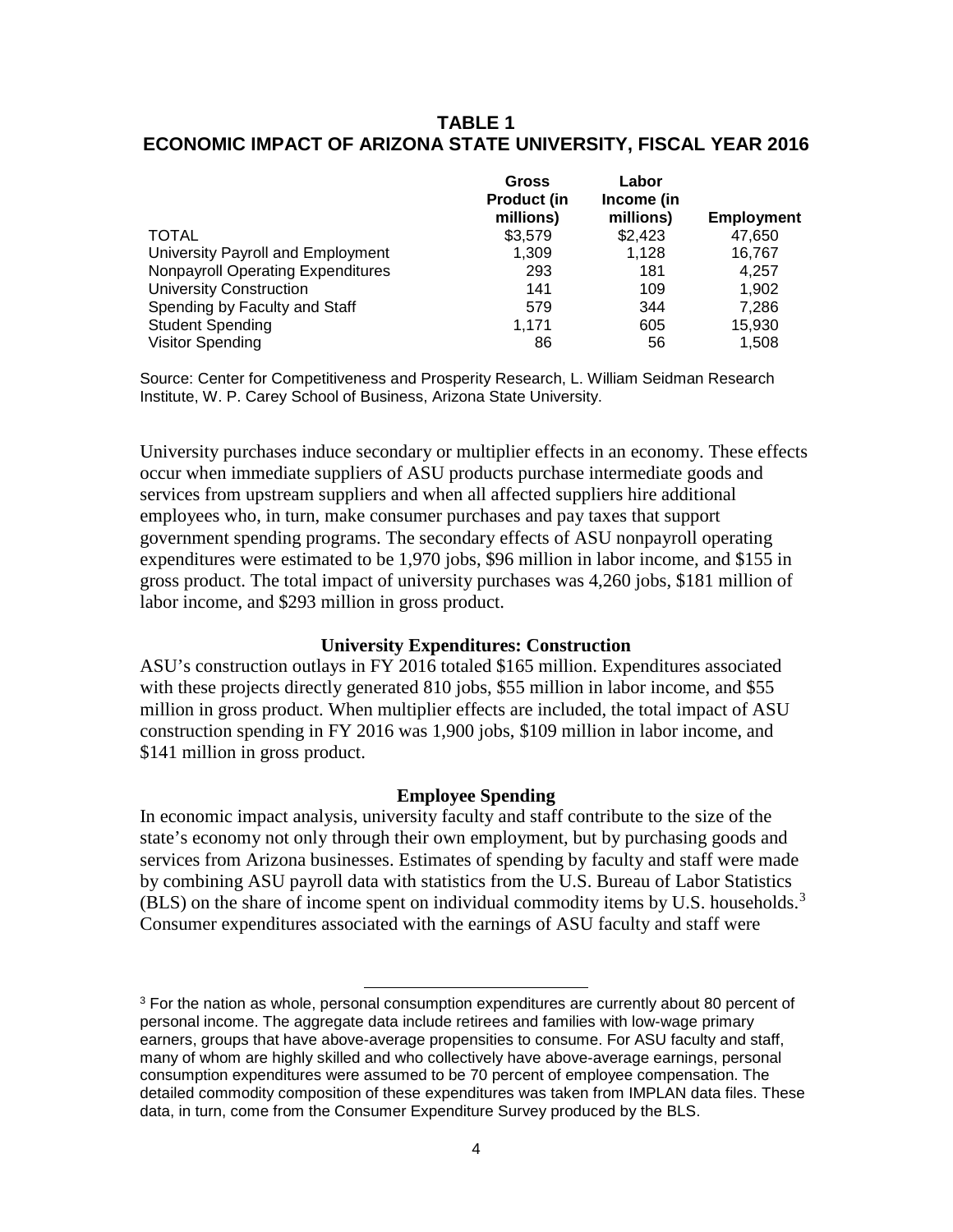## **CHART 1 IMPACT OF ARIZONA STATE UNIVERSITY ON ARIZONA EMPLOYMENT, FISCAL YEAR 2016**



Source: Center for Competitiveness and Prosperity Research, L. William Seidman Research Institute, W. P. Carey School of Business, Arizona State University.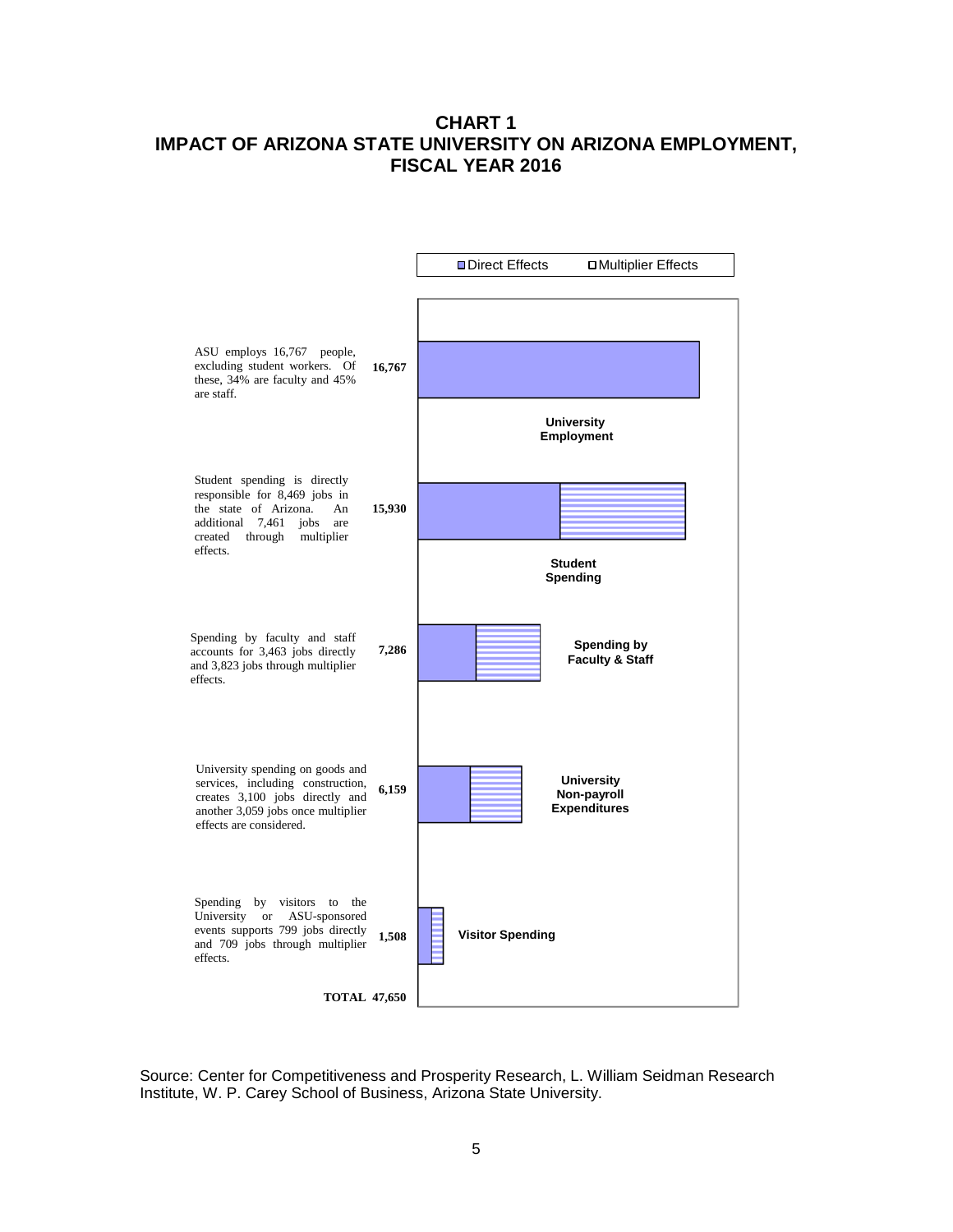# **CHART 2 IMPACT OF ARIZONA STATE UNIVERSITY ON ARIZONA LABOR INCOME, FISCAL YEAR 2016**



Note: Figures represent millions of dollars.

Source: Center for Competitiveness and Prosperity Research, L. William Seidman Research Institute, W. P. Carey School of Business, Arizona State University.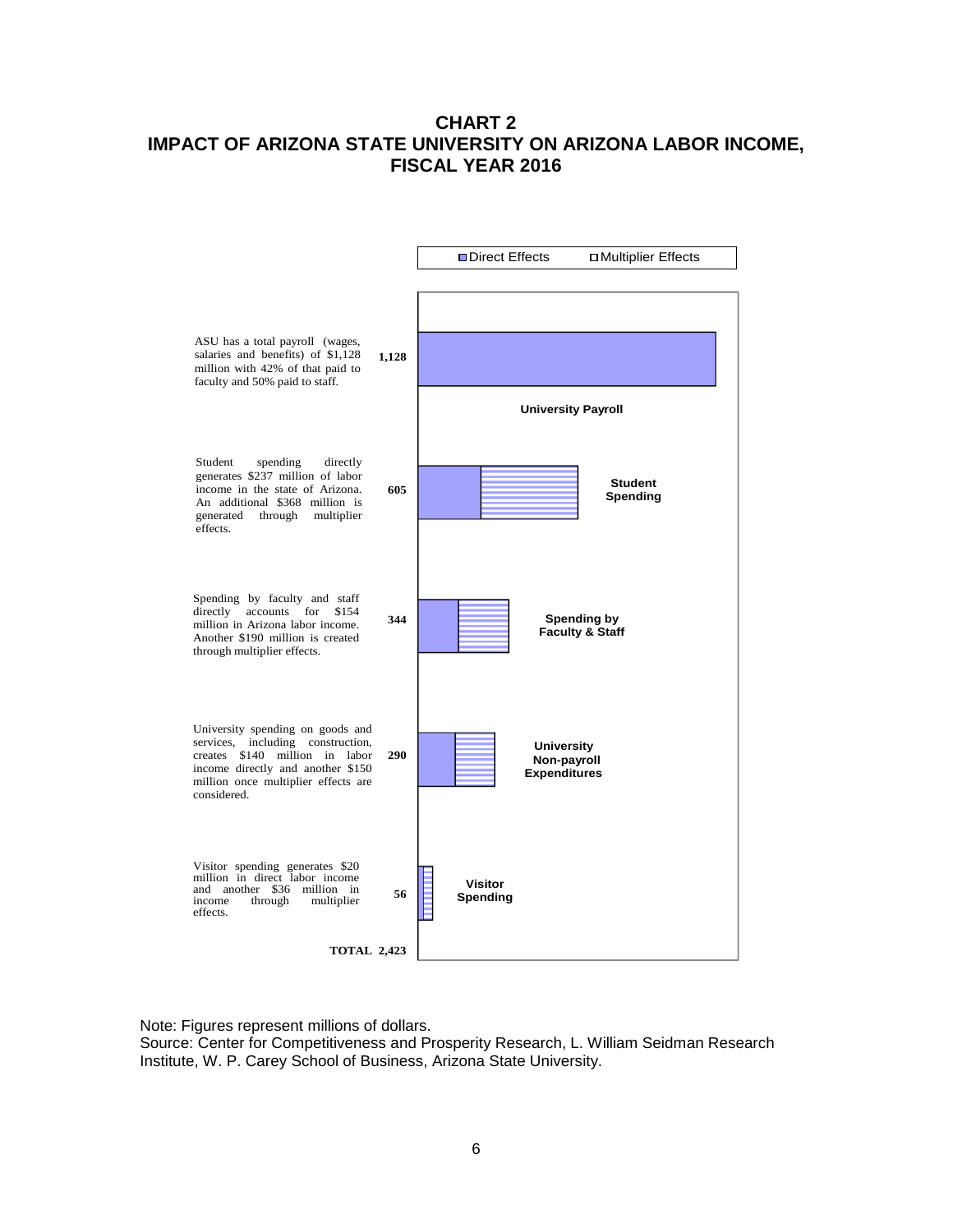estimated to be \$721 million in FY 2016. This spending was directly responsible for 3,463 jobs, \$154 million in labor income, and \$278 million in Arizona gross product.

As with institutional spending, consumer spending generates secondary or multiplier effects throughout an economy. Spending by ASU faculty and staff had a secondary impact on the Arizona economy of 3,823 jobs, \$190 million in labor income, and \$301 million in gross product. In total, expenditures by ASU faculty and staff accounted for 7,286 Arizona jobs, \$344 million worth of labor income, and \$579 million in gross product.

#### **Student Spending**

An average of 76,900 students were enrolled at ASU during the fall and spring semesters of the 2015-16 academic year.<sup>[4](#page-8-0)</sup> Because of their sheer number, ASU students exert a large influence on the local economy. Estimates of student spending were made by combining enrollment figures with estimates of per capita student spending obtained from an ASU student survey conducted in the fall of 2016. The survey process and results are described in the Appendix. The survey provided estimates of monthly expenditures per student for nine individual commodity groups. Average total monthly expenditures were estimated to be \$1,581 per student.

The ASU student population was directly responsible for \$1,148 million worth of consumer spending in FY 2016, excluding tuition. Of this amount, 35 percent was for housing (including imputed rent on owner-occupied housing), 17 percent went for utilities and telecommunication services, 14 percent was spent on groceries, and 8 percent was spent eating out. Other important expenditure categories were vehicle operation, retail, and entertainment. The direct impact of this spending on Arizona was 8,469 jobs, \$237 million in labor income, and \$584 million in gross product.

The secondary effect of student expenditures was an additional 7,461 jobs, \$368 million in labor income, and \$587 million of gross product. The total economic impact of spending by the ASU student population was 15,930 jobs, \$605 million worth of labor income, and \$1,171 million in Arizona gross product.

A little over one-third of ASU students have nonresident status, being either international or with a home address in another U.S. state. The total economic impact of nonresident student spending, including multiplier effects, is 5,850 jobs, \$222 million in labor income, and \$430 million in gross product.

#### **Visitor Spending**

Athletic events, cultural activities, conferences, and other programs draw large numbers of visitors to Arizona State University each year. In addition, parents and friends visit students, and prospective students and their families make evaluation visits to the campus. The total economic impact of visitors is estimated to be 1,508 jobs, \$56 million in labor income, and \$86 million in Arizona gross product.

<span id="page-8-0"></span><sup>&</sup>lt;sup>4</sup> This enrollment figure is based on the sum of full-time-equivalent enrollment at metropolitan campuses plus an estimate of Skysong (on-line) enrollment of students with in-state addresses.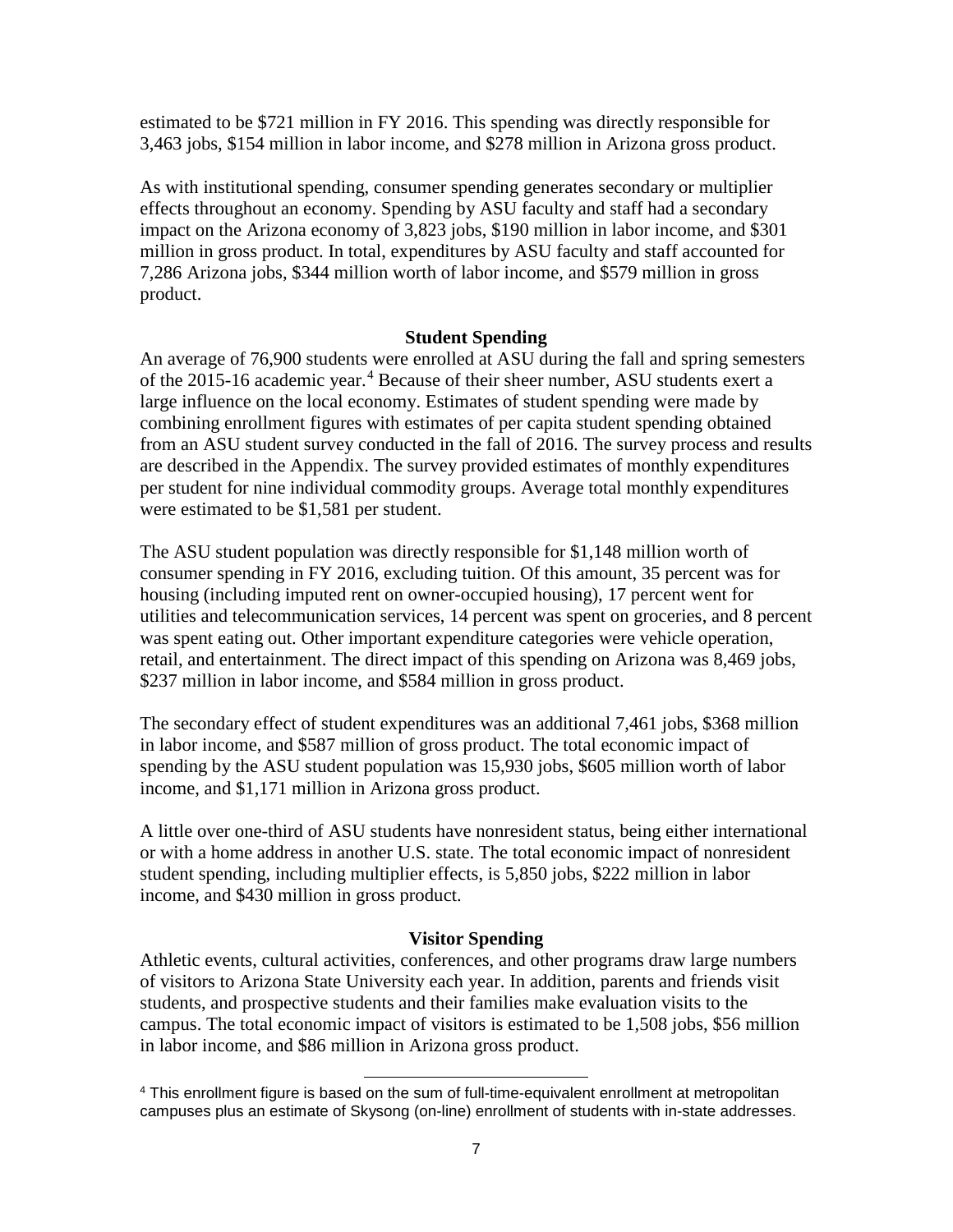#### **Total Economic Impact**

The total impact of Arizona State University on Arizona gross product is estimated to have been \$3.6 billion in FY 2016. The total employment impact of ASU, including university employees and all other jobs indirectly induced, was 47,650 jobs. The total labor income associated with these jobs was estimated to be \$2.4 billion.

#### **Fiscal Impact**

Arizona jobs and incomes that are supported by the spending of the university community serve to generate tax revenues for state and local governments. These induced tax revenues can be referred to as the "fiscal impact" of the university. Estimates were made of the fiscal impact of ASU community spending on each of three sources of state and local government tax revenues: the Arizona state income tax (individual and corporate), state and local government general sales taxes, and local property taxes. The results are summarized by category of spending in Table 2.

Student spending generates, both directly and indirectly, \$85 million in state and local government tax revenues. These revenues include not only the sales taxes collected directly from student expenditures on taxable items, but also the tax revenues associated with the economic activity that is generated in the local economy by the spending of students. Spending by faculty and staff made from ASU earnings generates, both directly and indirectly, \$54 million in state and local government tax revenues. Revenues associated with the taxation of earnings of ASU faculty and staff under the individual income tax and the taxation of residential property owned by ASU employees are estimated to be \$30 million. Adding in other fiscal impacts, particularly those related to the nonpayroll expenditures of the university, the total fiscal impact of ASU in FY 2016 is estimated to have been \$207 million.

#### **TABLE 2 FISCAL IMPACT OF ARIZONA STATE UNIVERSITY, FISCAL YEAR 2016 Arizona State and Local Government Tax Revenues (in millions)**

| <b>TOTAL</b>                                        | \$207 |
|-----------------------------------------------------|-------|
| University Payroll and Employment                   | 30    |
| <b>University Nonpayroll Operating Expenditures</b> | 21    |
| <b>University Construction</b>                      | 10    |
| Spending by Faculty and Staff                       | 54    |
| <b>Student Spending</b>                             | 85    |
| <b>Visitor Spending</b>                             | 6     |

Source: Center for Competitiveness and Prosperity Research, L. William Seidman Research Institute, W. P. Carey School of Business, Arizona State University.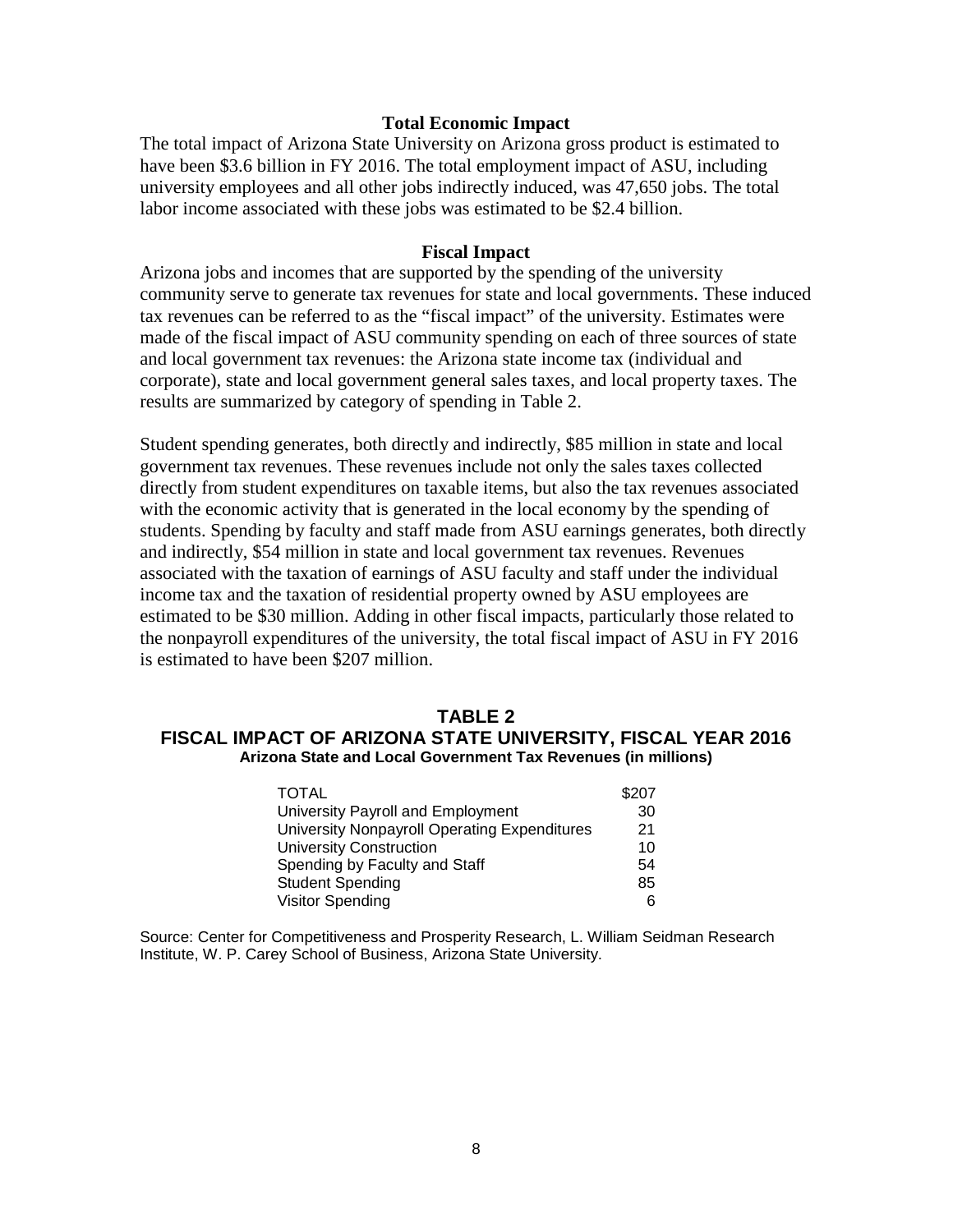#### **HUMAN CAPITAL APPROACH: ASU AS A SUPPLIER OF HIGHER EDUCATION**

Arizona State University sponsors and supports a diverse set of activities that directly benefit the community, including basic and applied research, cultural events, and other public service activities. However, the primary mission of the university is to provide quality education for its students. The economic value of a university education is reflected in the earnings premium realized by workers with four-year degrees.

#### **Earnings Premium for University Graduates**

One can gain a sense of magnitude of the financial benefits of higher education by comparing the earnings experiences of people who did and did not complete college.<sup>[5](#page-10-0)</sup> Data on earnings by educational attainment are collected each year by the U.S. Census Bureau in its Current Population Survey. Chart 3 shows results from recent surveys on mean annual earnings of men and women who were fully employed, arranged by age group and for two levels of education: high school graduates (but no further education) and those with a bachelor's degree (but no further education). The data are national in coverage and include people who have been educated at schools throughout the country and are employed across all 50 states. Data from the Current Population Survey are not reliable by state and the American Community Survey does not provide comparable data.

The earnings premium for a university education is substantial. Based on averages for the years 2013 through 2015, male workers between the ages of 35 and 44, for example, earned 84 percent more if they had completed a bachelor's degree than if they had only a high school diploma. Female workers between the ages 35 and 44 earned 85 percent more with a four-year degree.

The earnings premium for higher education rose rapidly during the 1980s and 1990s (see Chart 4). The rise in the premium over that period is thought to have been driven by a broad-based increase in the demand for skilled workers that occurred throughout the industrialized world and was a part of what came to be known as the "knowledge economy." High skill premiums became evident not only in the earnings of educated workers but also in the earnings of those with work experience and skills acquired on the job. Labor market economists attribute the rise in the education/skills premium to several factors: skill-biased technological advances (especially involving computers), increased trade with less-developed countries, and a decline in the importance of unions and wagesetting institutions in some countries, including the United States.

<span id="page-10-0"></span><sup>&</sup>lt;sup>5</sup> Simple comparisons of earnings between individuals with different educational backgrounds can be misleading if earnings differentials are due to other factors that are correlated with educational attainment. What is known as the issue of "ability bias" is the possibility that the earnings premium observed for college graduates is partly a reflection of the fact that people who are successful in school are those with high innate abilities and that these abilities, both cognitive and noncognitive, also help them to be successful in the job market. The issue of ability bias remains an active area of research among labor economists. The consensus view among scholars is that the true average return to education is probably not much below the estimate suggested by simple cross-tabulations of education and earnings. For a review of studies, see D. Card, "The Causal Effect of Education on Earnings," *Handbook of Labor Economics 3A* (North-Holland-Elsevier, 1999): 1801-63.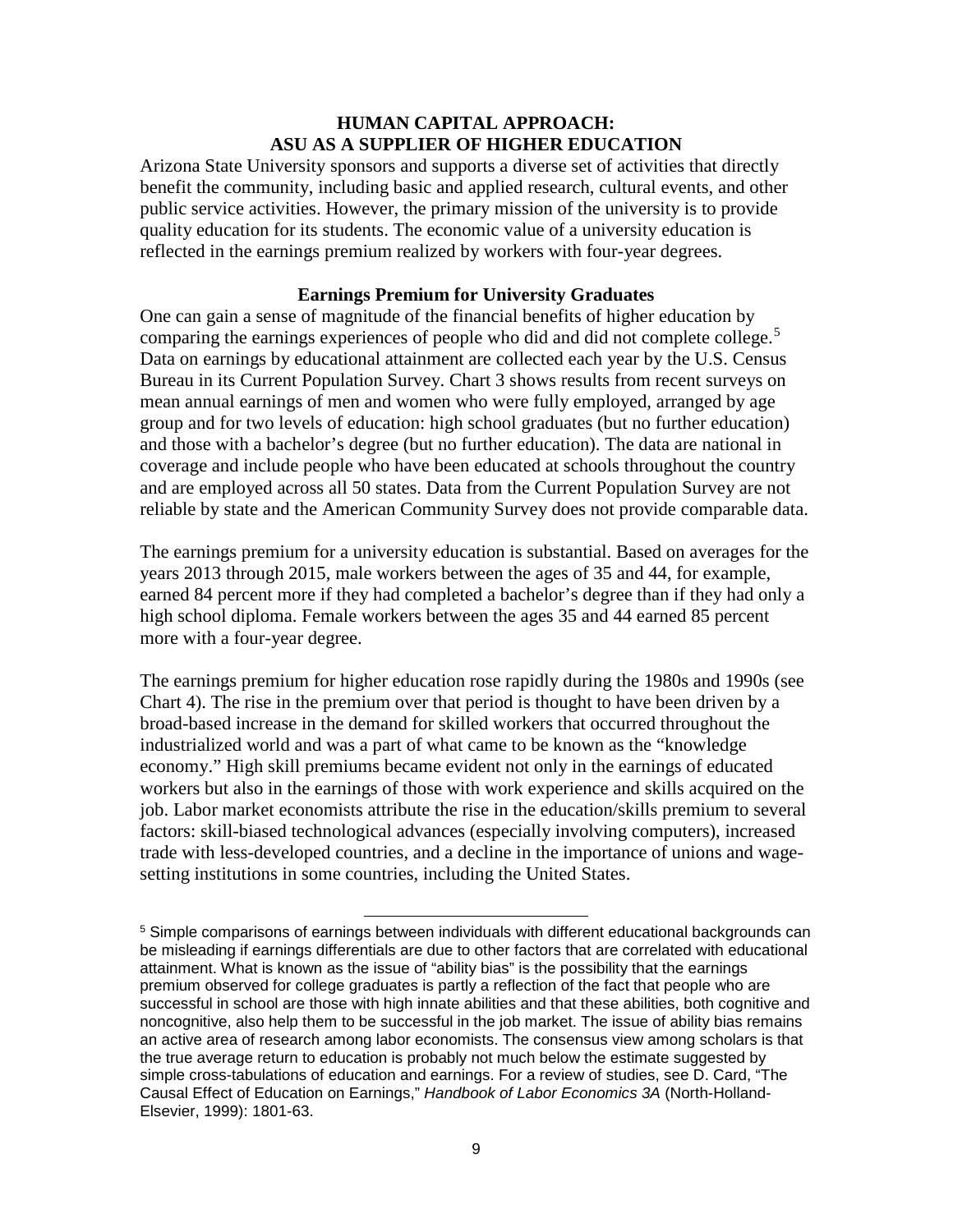# **CHART 3 MEAN ANNUAL EARNINGS BY AGE AND EDUCATIONAL ATTAINMENT, FULL-TIME, YEAR-ROUND WORKERS IN THE UNITED STATES, 2013 THROUGH 2015**



**FEMALES**



Source: U.S. Department of Commerce, Census Bureau, Current Population Survey.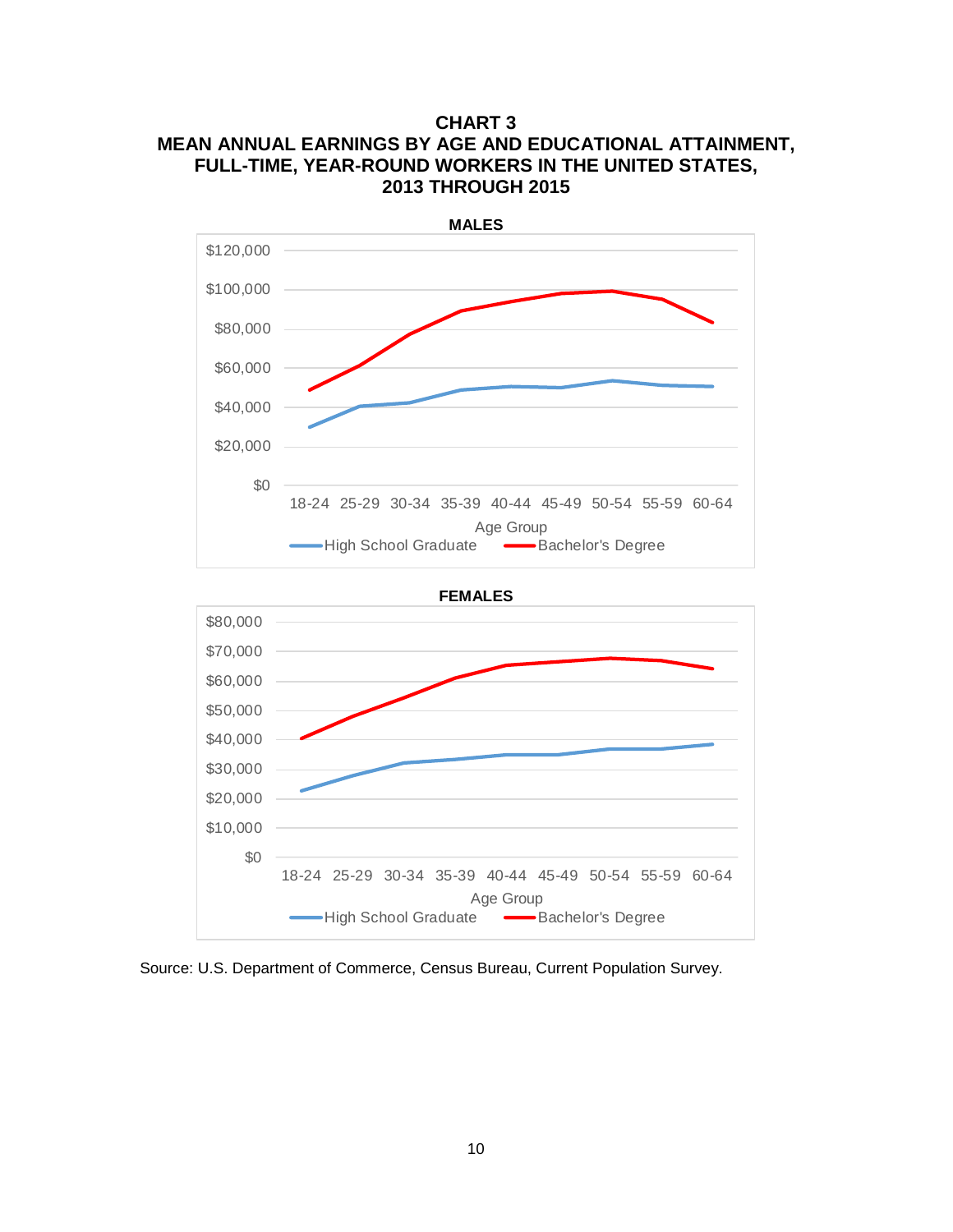

Source: U.S. Department of Commerce, Census Bureau, Current Population Survey.

After rising rapidly during the 1980s and 1990s, the university earnings premium has been relatively flat since the early 2000s. For male workers, there has been a modest decline in the premium. Nevertheless, the earnings premium remains at a historically high level. As demonstrated in the next subsection, the premium is presently at such a high level as to make a university education a very high-yield financial investment.

#### **Value of a University Degree**

A cost-benefit analysis of the investment value of a four-year degree is provided in Table 3. The costs of going to college include tuition and fees paid by the student, any state funds used to support higher education, and most importantly foregone earnings during the time the student is attending college. The average direct or out-of-pocket costs of education (tuition net of grants, fees, and books) at ASU are \$9,500 per student per year for in-state students. State funds received by ASU to help defray the costs of education are approximately \$5,000 per student per year. The foregone earnings of ASU male students are estimated to be \$27,500 per year, and the foregone earnings of female students are estimated at \$21,200 per year. For the entire four-year period, the total costs of attending ASU amount to approximately \$168,000 for men and \$143,000 for women.

In the absence of specific information on the earnings performance of ASU graduates, the benefits of having an ASU undergraduate degree are estimated by using national data to calculate the difference between the mean earnings of a U.S. worker of a given age and sex who holds a bachelor's degree (and no more) and the mean earnings of a worker with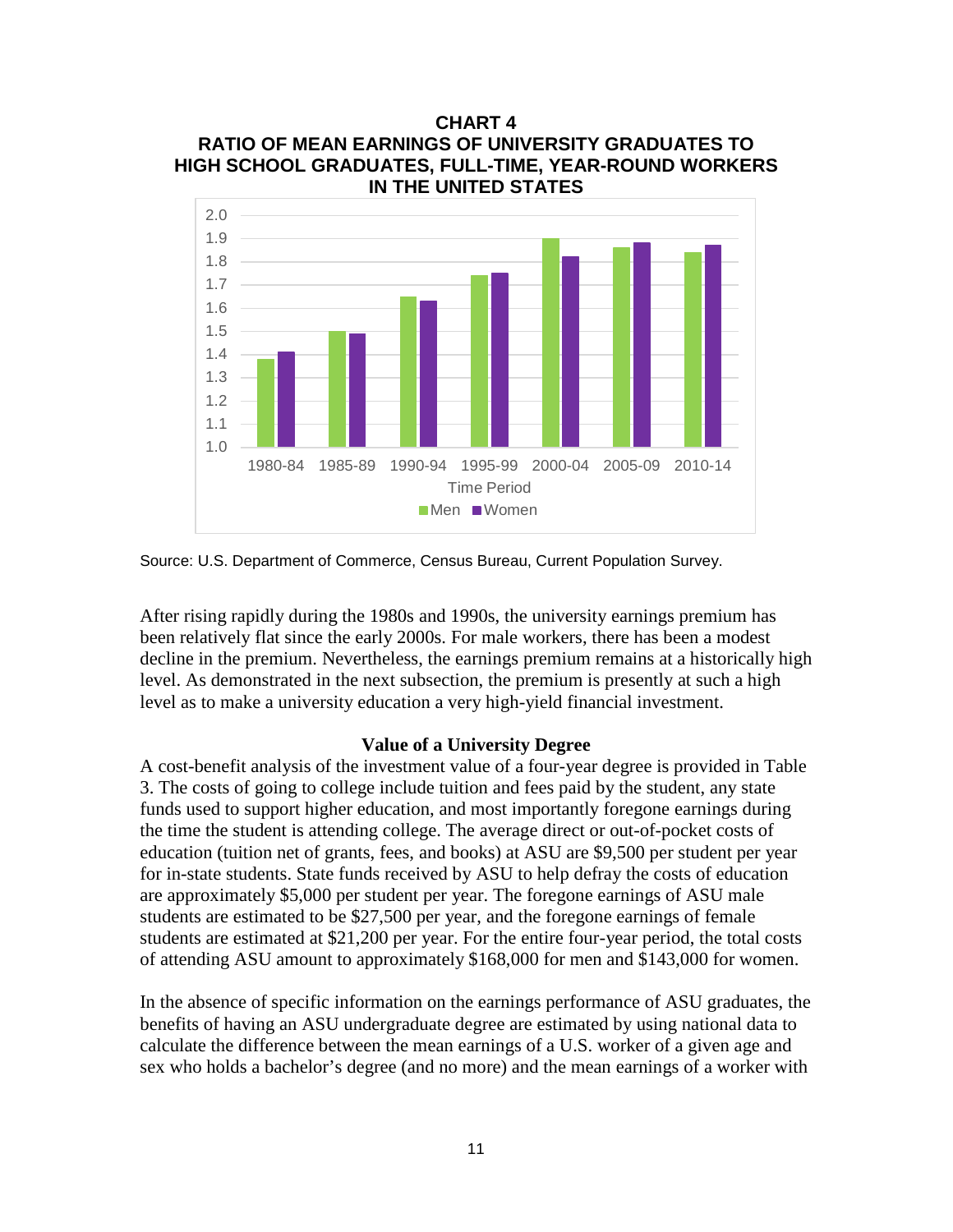### **TABLE 3 VALUE OF A BACHELOR'S DEGREE BASED ON FULL-TIME, YEAR-ROUND WORKERS IN THE UNITED STATES, 2013 THROUGH 2015**

|                                                             | <b>Males</b> | <b>Females</b> |
|-------------------------------------------------------------|--------------|----------------|
| Costs (Ages 18 through 21):                                 |              |                |
| Net Tuition, Fees, and Books                                | \$38,000     | \$38,000       |
| <b>State Appropriations</b>                                 | 20,000       | 20,000         |
| <b>Foregone Earnings</b>                                    | 109.900      | 84,900         |
| <b>Total Costs</b>                                          | 167,900      | 142,900        |
| <b>Total Costs Discounted at 4 Percent Real Interest</b>    | 158,100      | 134,700        |
| Benefits (Ages 22 Through 65):                              |              |                |
| Earnings With a High School Diploma                         | 2,084,200    | 1,490,400      |
| Earnings With a Four-Year College Degree                    | 3,698,300    | 2,654,200      |
| Differential in Earnings                                    | 1.614.100    | 1,163,800      |
| Earnings Differential Discounted at 4 Percent Real Interest | 609,400      | 449,700        |
| Net Present Value of Bachelor's Degree                      | 451,300      | 315,000        |
| Internal Rate of Return                                     | 12.8%        | 12.3%          |

Source: Center for Competitiveness and Prosperity Research, L. William Seidman Research Institute, W. P. Carey School of Business, Arizona State University.

the same demographic characteristics who has only completed high school.<sup>[6](#page-13-0)</sup> Using this approach and assuming that a university graduate works continuously from age 22 to 65, the additional earnings provided by a university degree are \$1,614,000 for men and \$1,164,000 for women.

When comparing streams of expenses and incomes that accrue over time, it is necessary to "discount" figures to a common base year. The present value of receiving \$10,000 ten years from now is significantly less than \$10,000 — not just because of inflation, but because of the time value of money.

If future expenses are discounted to the present using an inflation-adjusted interest rate of 4 percent, the costs of attending college amount to \$158,000 for men and \$135,000 for women. Discounting has a more dramatic effect on the present value of future earnings. The present value of the earnings premium afforded by a college education is \$609,000 for a male graduate and \$450,000 for a female graduate.

<span id="page-13-0"></span> $6$  Hoffman and Rex (2016) use a dataset assembled by the Arizona Board of Regents to calculate the average wages of ASU graduates who were working in the state of Arizona in 2015. The data are tabulated and presented by year of graduation. The dataset was created by matching the Social Security numbers of ASU graduates to numbers in the unemployment insurance files maintained by the Arizona Department of Economic Security. The sample used to calculate average wages covers only graduates who are now working in Arizona, and it may include workers who have an undergraduate degree from ASU but an advanced degree from another institution. In the latter case, wages partly reflect the value added from graduate-level education. See D. Hoffman and T. Rex, "The Impact of Arizona State University Graduates Employed in Arizona in 2015," Office of the University Economist, Arizona State University, available on-line at [https://wpcarey.asu.edu/sites/default/files/valueasudegree10-16.pdf.](https://wpcarey.asu.edu/sites/default/files/valueasudegree10-16.pdf)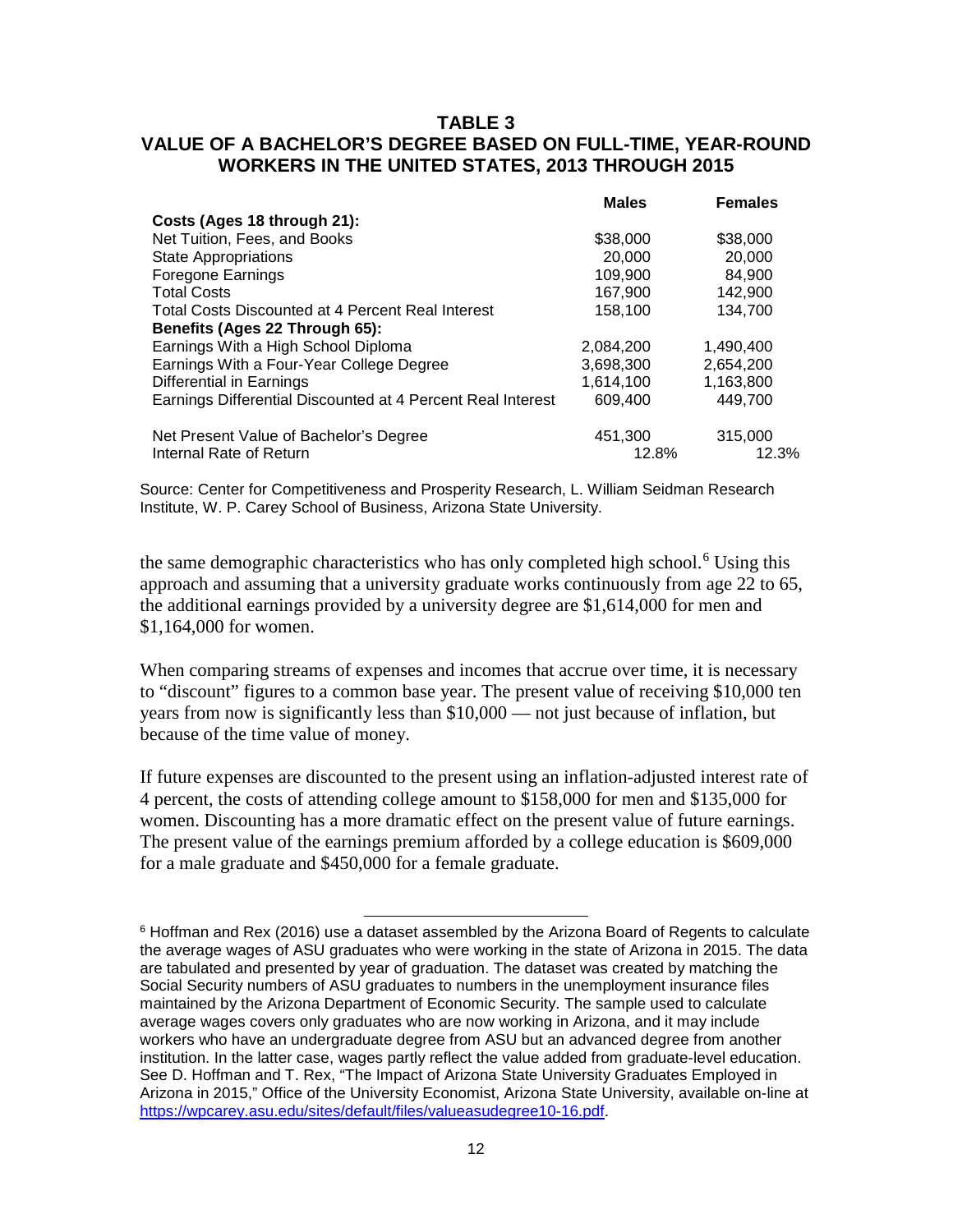As the analysis shows, the benefits of a university education decidedly outweigh the costs. The net present value of a bachelor's degree is \$451,000 for men and \$315,000 for women. A high school graduate who could successfully complete a four-year degree but for whatever reason chooses not to do so is effectively turning down a gift of \$451,000  $($315,000)$  to be given to him (her) at age 18.

Another way of expressing the investment value of a university education is to calculate its "internal rate of return." This is the discount rate that would equalize the present value of benefits with the present value of costs. Earning a university degree provides an inflation-adjusted internal rate of return of 12.8 percent for men and 12.3 percent for women. This means that if a student were to borrow money to cover all of the costs of going to college and pay a real interest rate of 12.8 percent (12.3 percent), he (she) would have just enough in additional earnings over the course of a lifetime to pay off the loan with interest. Actual borrowing rates are much lower, of course.

The concept of internal rate of return allows the value of alternative kinds of investments to be compared. It has been estimated that over the past 100 years, the average annual real return on U.S. stocks has been 7 percent. Thus, an investment in a university education beats what is regarded as the best long-term financial investment — the stock market — and does so by a wide margin.<sup>[7](#page-14-0)</sup>

#### **Other Benefits of Education**

The benefits of a university education are not limited to the increase in lifetime earnings realized by the degree holder. For example, there are well-documented positive effects of educational attainment on personal health and longevity. There is also evidence of spillover benefits realized by other parties. Within the same family, children of highly educated parents (e.g., highly educated mothers) are more likely to achieve a high level of educational attainment themselves, even after controlling for family income. There is also evidence of productivity spillovers from higher education. Highly educated workers not only become more productive themselves, but they also raise the average level of productivity of those who work around them.<sup>[8](#page-14-1)</sup> Simulations for Arizona using

 $\overline{a}$ 

<span id="page-14-1"></span><span id="page-14-0"></span> $<sup>7</sup>$  Hill (2013) uses an approach similar to the one used here to quantify the effect that rising tuition</sup> and falling earnings premiums over the 2000s had on the return on a four-year university investment. Comparing the 2000-to-2002 period with the 2010-to-2012 period, Hill finds that a combination of higher tuition and somewhat smaller earnings premiums served to reduce the return realized by a male graduate by 1.2 percentage points. See K. Hill, "Has the Return to Investing in a College Education Declined?," Office of the University Economist, Arizona State University, available at [https://wpcarey.asu.edu/sites/default/files/collegereturn12-13.pdf.](https://wpcarey.asu.edu/sites/default/files/collegereturn12-13.pdf) <sup>8</sup> The clearest evidence of local productivity spillovers from higher education is provided by the fact that (1) cities with more educated residents have consistently grown faster than comparable cities with less human capital and (2) wages of workers of varying levels of educational attainment are higher the larger the share of the local labor force with a college degree. A review of the evidence from data on urban population growth can be found in E. Glaeser and A. Saiz, "The Rise of the Skilled City," *Brookings-Wharton Papers on Urban Affairs* (2004): 47-105. Evidence of productivity spillovers that comes from examining earnings by level of educational attainment is provided by E. Moretti in "Workers' Education, Spillovers and Productivity: Evidence from Plant-Level Production Functions," *American Economic Review* 94 (June 2004): 656-90 and "Estimating the Social Return to Higher Education: Evidence from Longitudinal and Repeated Cross-Sectional Data," *Journal of Econometrics* 121 (July/August 2004): 175-212.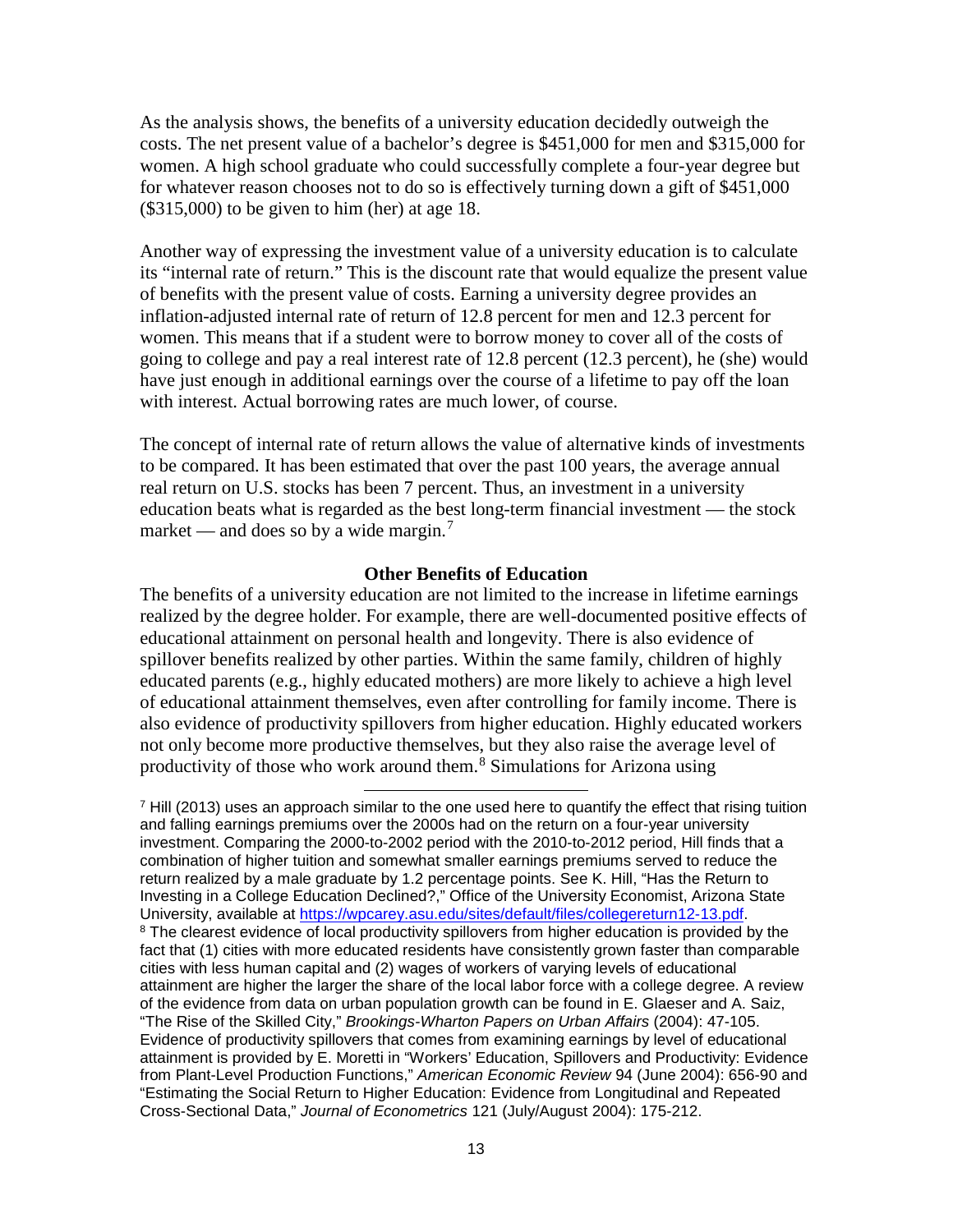conservative estimates of productivity spillovers suggest that an investment in a college education provides an additional social return beyond the private return of 4 percent.<sup>[9](#page-15-0) [10](#page-15-1)</sup>

#### **Contribution of ASU Undergraduate Education to Arizona Income**

Because higher education has such a large effect on an individual's lifetime earnings, total income in the state of Arizona is significantly higher because of the education received by ASU students over the past several decades. This conclusion does not necessarily follow from the earlier demonstration that college is a sound investment for an individual. Many ASU graduates end up leaving the state. Also, because of steady growth in the university's student population, there are currently more students incurring costs, such as foregone personal income and taxpayer support, than there are former graduates in any four-year cohort. Nevertheless, informed calculations suggest that Arizona's annual net income is now \$2.1 billion higher because of the flow of undergraduate education services that have been provided by the university since the early 1970s. Table 4 provides a summary of these calculations.

In the absence of more specific information, it is assumed that ASU graduates working in the state receive a college earnings premium equal to the nationwide average for workers of the same age and sex. Based on national data, those who graduated in the early 1980s

# **TABLE 4**

#### **VALUE ADDED BY ARIZONA STATE UNIVERSITY UNDERGRADUATE EDUCATION TO ARIZONA INCOME, FISCAL YEAR 2016 (in millions)**

| Total Incremental Earnings of Former ASU Undergraduates*          |          |
|-------------------------------------------------------------------|----------|
| (Cohorts From 1972 Through 2015)                                  | \$4,083  |
| <b>Costs of Current Student Population:</b>                       |          |
| Foregone Income (49,600 undergraduates at \$24,300)**             | $-1.205$ |
| Net Tuition, Fees, and Books (49,600 undergraduates at \$9,500)** | $-471$   |
| <b>State Appropriations</b>                                       | $-290$   |
|                                                                   |          |
| <b>Net Effect on Arizona Income</b>                               | 2.117    |

\*The reported incremental earnings figure is an estimate based on national data of the aggregate college earnings premium received by ASU undergraduate degree holders who were working in Arizona in 2015.

\*\* These calculations include only Arizona residents.

Source: Center for Competitiveness and Prosperity Research, L. William Seidman Research Institute, W. P. Carey School of Business, Arizona State University.

<span id="page-15-0"></span> $\overline{a}$ 9 The estimates of productivity spillovers for Arizona are provided in K. Hill, D. Hoffman and T. Rex, "The Value of Higher Education: Individual and Societal Benefits," Office of the University Economist, Arizona State University, October 2005, available on-line at [https://wpcarey.asu.edu/sites/default/files/edvalue10-05.pdf.](https://wpcarey.asu.edu/sites/default/files/edvalue10-05.pdf)

<span id="page-15-1"></span> $10$  For a general review of the private and social benefits of higher education, see W. McMahon, *Higher Learning, Greater Good: The Private and Social Benefits of Higher Education*, The John Hopkins University Press, 2009.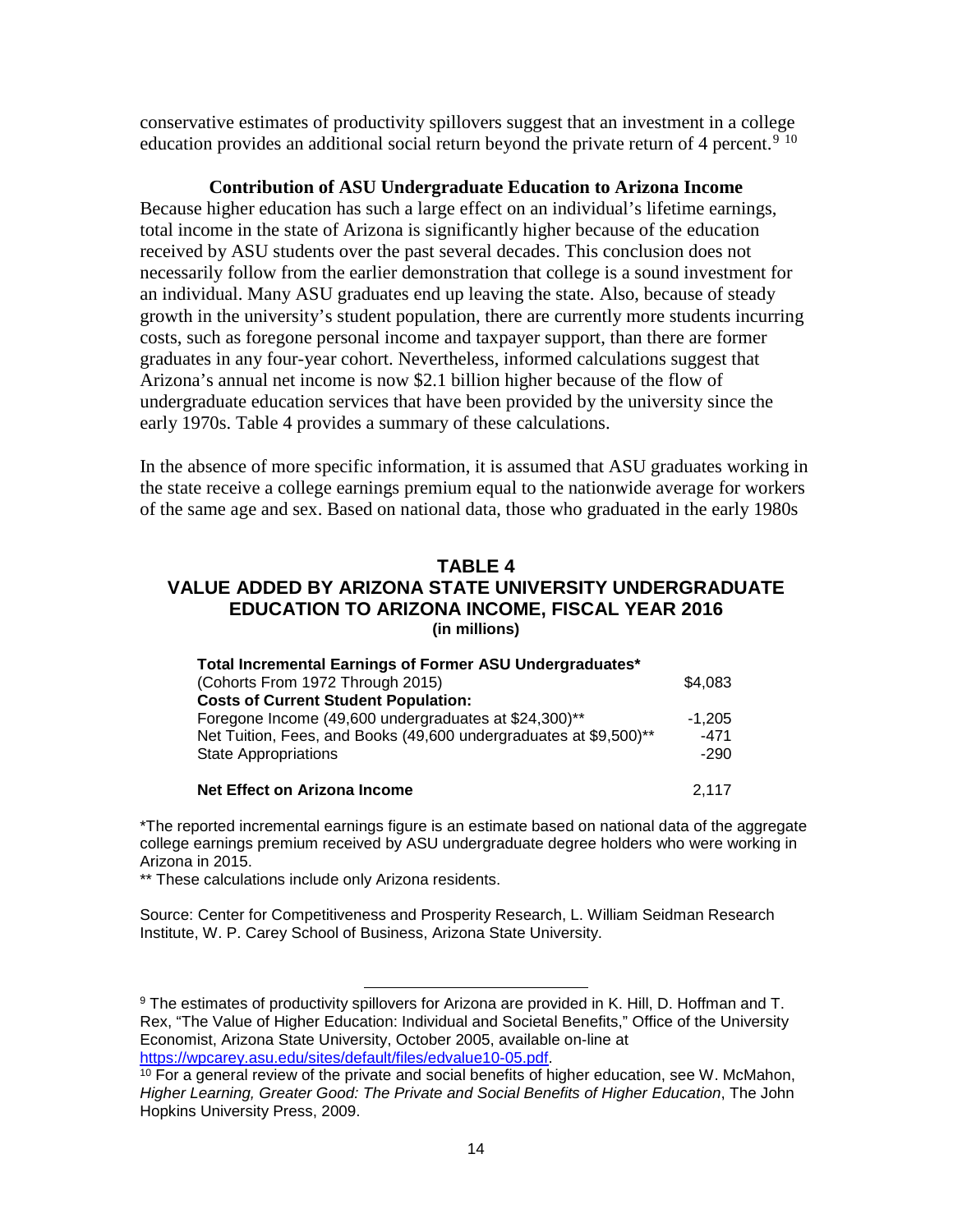and are now in their mid-50s, for example, are earning \$30,000 (women) to \$45,000 (men) more than they would have had they only completed high school. Employed graduates who received a four-year degree circa 2000, and are now in their mid-30s, earn between \$27,000 and \$40,000 more because of their undergraduate education.

Estimates of total Arizona incremental income received by former ASU undergraduates are made by combining the per graduate earnings premiums described above with estimates from an Arizona Board of Regents database of the number of ASU undergraduate degree holders who were working in the state of Arizona in 2015. These data are available by annual graduating cohort for each year from 1990 through 2015. The ABOR data indicate that the share of ASU graduates now working in Arizona is 55 percent for those who graduated in 2010. In-state employment rates are progressively lower the more distant the date of graduation. The employment rate for those who graduated in 1990, for example, is 33 percent. $11$ 

The total incremental earnings of former ASU undergraduates who are now working in Arizona is estimated to be \$4.1 billion. To calculate the net effect of ASU undergraduate education on current state income, allowance must be made for the costs incurred by students now attending ASU. There are 74,000 undergraduates enrolled at the university, and about 50,000 of these are in-state residents. Combining these figures with the average costs per student — costs associated with foregone income, tuition and fees, and state appropriations — the estimate is \$2.0 billion for the total cost to Arizona of ASU's current undergraduate population. Thus, the net effect of ASU undergraduate education on current income in the state of Arizona is approximately \$2.1 billion.

The \$2.1 billion figure cited above is fundamentally different from the \$13.2 billion figure produced and reported by Hoffman and Rex (2016). The \$13.2 billion figure is an estimate of the aggregate gross earnings of ASU graduates who were working in Arizona in 2015. Gross earnings reflect the value of all skills and human capital an individual has acquired throughout his or her life, including not only the education received while attending ASU but the education received in primary and secondary schools as well as any tertiary education received at an institution other than ASU.

The \$2.1 billion figure is an estimate made from national survey data of the value added by ASU undergraduate instruction to degree holders who were working in Arizona in 2015. Value added is measured as the difference between the average earnings of a college graduate and the earnings of someone who only completed high school. Other notable differences between the \$2.1 billion figure and the \$13.2 billion figure are: (1) the

<span id="page-16-0"></span><sup>&</sup>lt;sup>11</sup> Figures from the ABOR database on numbers of former ASU graduates who were employed in Arizona in 2015 are from Hoffman and Rex (2016). The ABOR database covers people who received an ASU undergraduate degree from 1990 through 2015. Employment rates for those who graduated from 1972 through 1989 were estimated by extrapolating the ABOR data backward using national data from the U.S. Bureau of Labor Statistics on labor force participation by age and sex. The steady decline in Arizona employment rates with years since graduation that is present in the ABOR data is presumably driven by out-of-state migration. Employment rates continue to decline with years since graduation in the extrapolated series because of increasing retirement.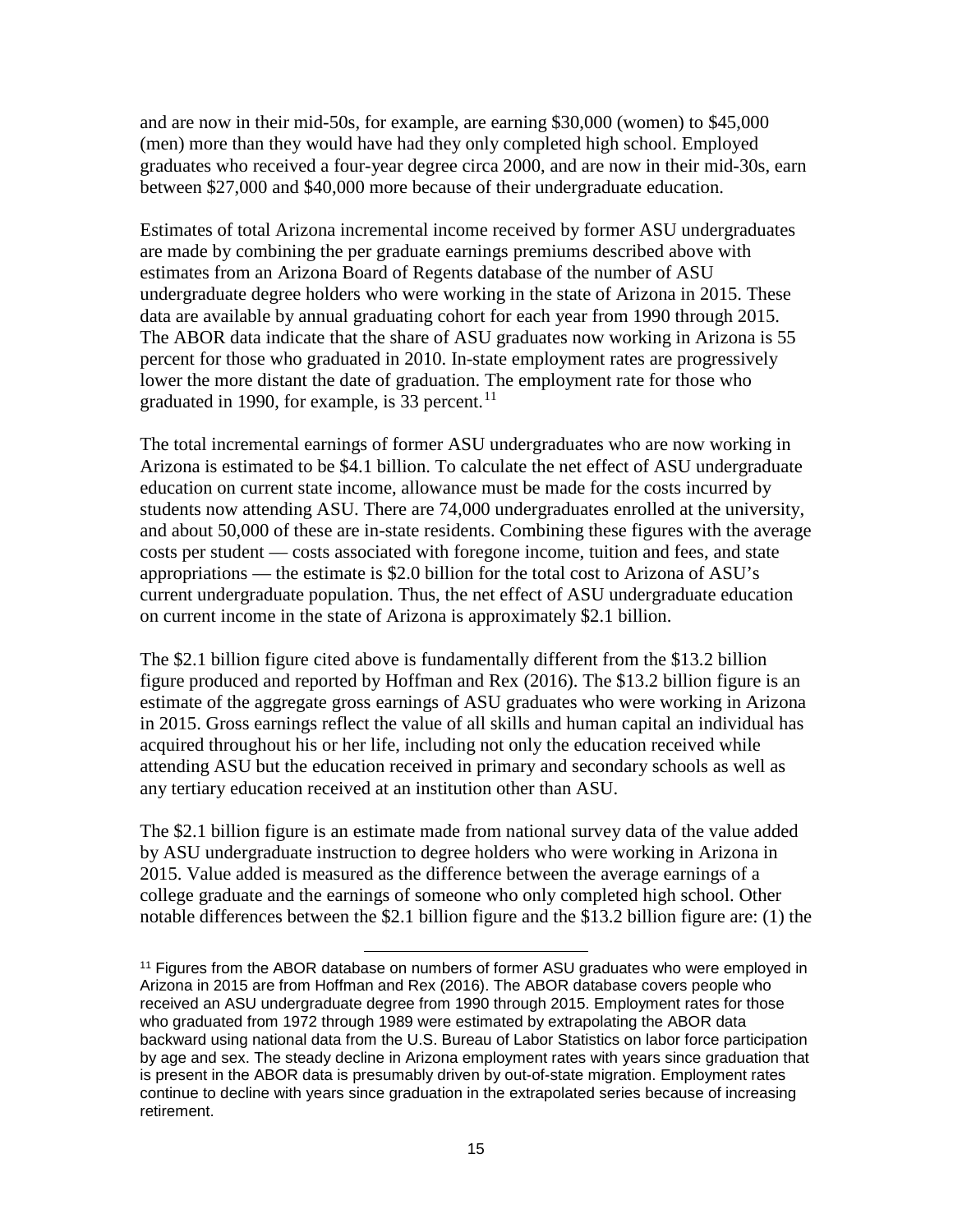former covers only those who obtained an ASU undergraduate degree while the latter includes those who received an ASU graduate degree, and (2) the former is net of tuition and other costs of education while the latter does not consider costs.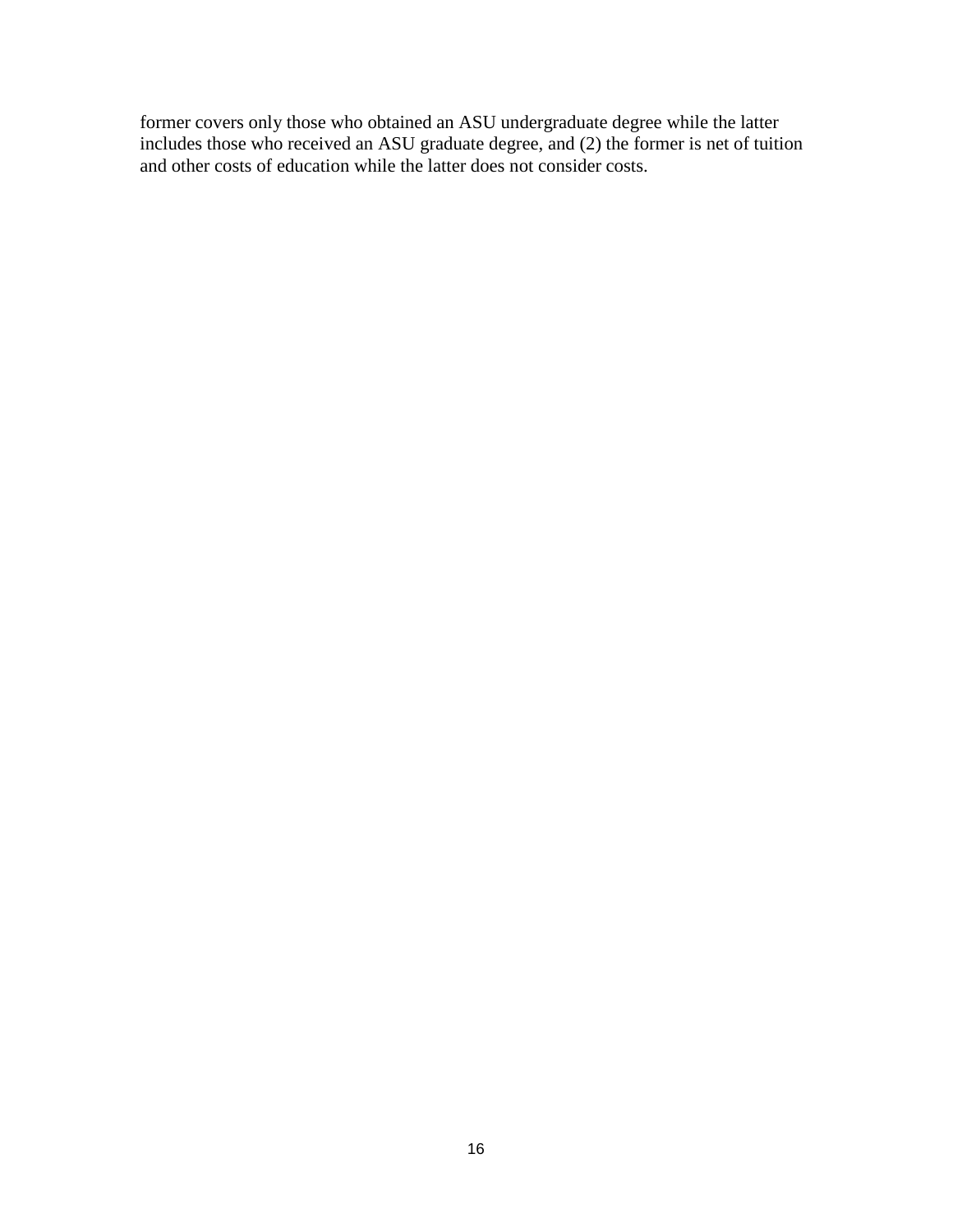# **UNIVERSITY RESEARCH AND LOCAL ECONOMIC DEVELOPMENT[12](#page-18-0)**

Up to this point, the analysis of the contribution of Arizona State University to the Arizona economy has focused on the impact of the university community as an employer and purchaser of goods and services and as a provider of higher education services. These are not the only contributions ASU makes to the local economy. Many of the university's research programs create technologies and solutions to industrial problems that help to improve the productivity and competitiveness of local businesses. The presence of a faculty respected for its research accomplishments also serves as a catalyst for economic development. These broader economic contributions are not easily measured, but they are no less valuable to the state.

Research is an important activity at ASU. Research and development expenditures across all science and engineering fields were \$458 million in 2015, placing ASU 48th highest among the 905 U.S. colleges and universities reporting positive research expenditures in surveys conducted by the National Science Foundation. ASU is classified by the Carnegie Foundation for the Advancement of Teaching in the group of doctorate-granting institutions with the "highest level of research activity."

In the long run, the economic benefits of university research accrue largely to consumers throughout the world in the form of lower prices and a greater variety of products available. Despite the generally global dispersion of these benefits, research at universities can have important effects on production and employment in the city or region in which the university is located. Local impacts include the attraction of industrial laboratories, the start-up of new high-tech businesses, and competitive advantages enjoyed by local businesses when their technology is advanced by university research.

One reason university research programs generate local economic impacts is that some research findings are difficult to transfer to industry without frequent face-to-face contact between university and industrial scientists. In many cases of scientific discoveries with revolutionary commercial potential, knowledge is tacit and difficult to communicate without personal interaction. If the pioneering scientist has a university appointment that he wishes to maintain, he will serve to determine the location of new firms entering the market to develop the technology.

Research universities also generate local economic impacts through their graduate programs. Availability of scientific labor is an important concern for managers of industrial laboratories, and they may choose to site a lab in an area if local universities can provide a steady supply of highly qualified science and engineering graduates. Because of a variety of local attachments that people develop while in school, young professionals often prefer to remain in the vicinity of their graduate school, especially if that school is located in a large urban area. In its 2014 survey, the NSF found ASU to be 36th highest out of 422 institutions in the number of doctorate degrees awarded.

<span id="page-18-0"></span> $\overline{a}$  $12$  For a more complete exposition of the ideas and conclusions in this section, see K. Hill, "University Research and Local Economic Development," *News and Views*, a publication of the Economic Development Division of the American Planning Association, Summer 2008, pp.14-16.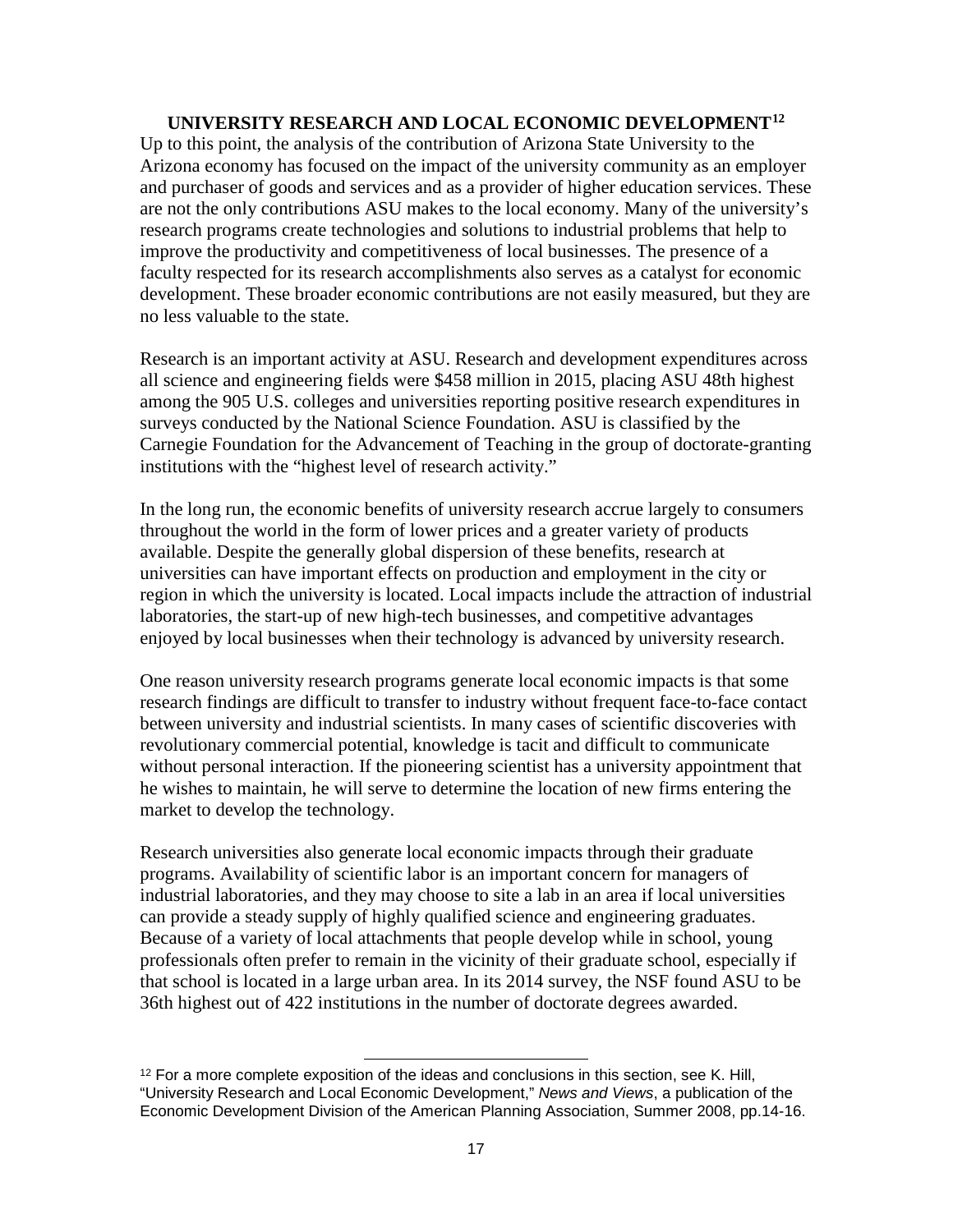Evidence of local economic impacts from university research comes from a variety of sources: case studies of local industries born from the ideas of university scientists, university records of income earned and new businesses formed from university research findings, and econometric evidence identifying a statistical association between the level of economic activity in an area and the presence of a research university. The evidence shows that university research programs can have significant local economic impacts.

Research universities with the greatest potential for promoting local economic development are those with high quality research and graduate programs that are located in a large urban area with an existing concentration of corporate research activity and high-tech production. The potential for large local impacts from ASU's research and graduate programs is greatly aided by the fact that ASU is located in a major metropolitan area with a climate and other natural amenities that mobile inventors and professional workers find attractive. Phoenix also rates highly in many measures related to engineering, including a large local electronics industry and a number of highly rated engineering departments at ASU.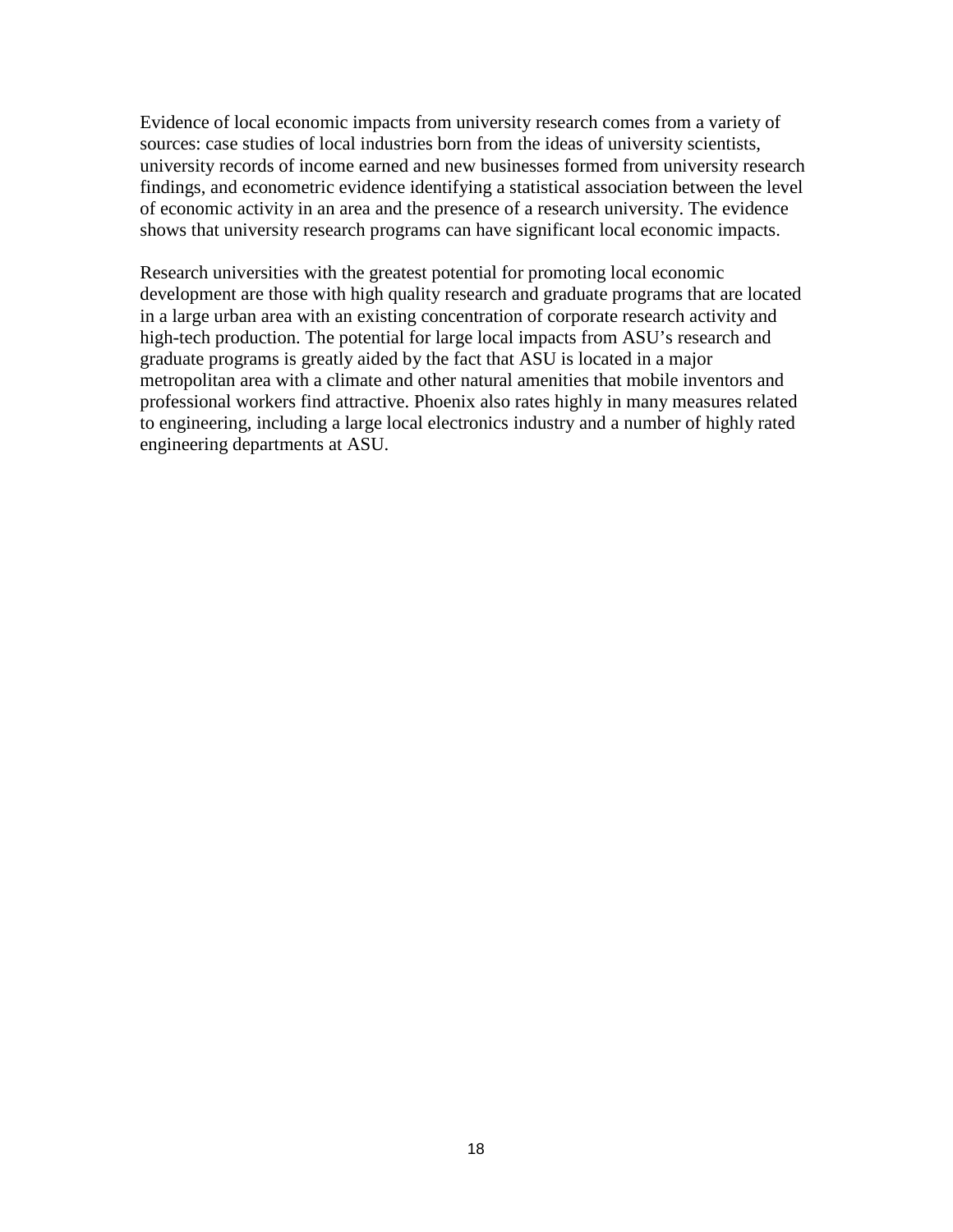#### **APPENDIX: ASU STUDENT SPENDING SURVEY**

In the fall of 2016, an electronic survey was sent to every student enrolled at Arizona State University. The primary purpose of the survey was to collect information on how much students spend each month in the local economy. Students were asked to provide estimates of monthly expenditures for housing (if they rented), utilities, telecommunications, groceries, eating out, entertainment, retail, personal services, and car maintenance and repair. Students also were asked to provide basic demographic and personal information including location of home residence (in-state, other U.S. state, international), student classification (undergraduate or graduate student), and sex. A total of 1,739 usable survey responses were obtained.

The survey results are summarized in Tables A-1 and A-2. As indicated in Table A-1, females, graduate students, and students with home residence in Arizona were overrepresented in the survey, compared to official ASU enrollment totals. Mean monthly expenditures by item are shown in Table A-2. The first column shows the simple means across all survey respondents. The second column is calculated using a weighted average of means for individual groups cross-tabulated by student classification and home residence. The economic impact analysis reported in this document is based on the weighted expenditure means. The weighted average total monthly expenditure per student is \$1,581.

### **TABLE A-1 CHARACTERISTICS OF RESPONDENTS TO ARIZONA STATE UNIVERSITY STUDENT SURVEY**

|                          | Number of<br><b>Responses</b> | Share of<br><b>Responses</b> | <b>Share of All</b><br>Students* |
|--------------------------|-------------------------------|------------------------------|----------------------------------|
| Sex:                     |                               |                              |                                  |
| Male                     | 771                           | 44.9%                        | 50.3%                            |
| Female                   | 945                           | 55.1                         | 49.7                             |
| Degree Program:          |                               |                              |                                  |
| Undergraduate            | 1,224                         | 70.4                         | 81.5                             |
| Graduate                 | 514                           | 29.6                         | 18.5                             |
| <b>Residency Status:</b> |                               |                              |                                  |
| In State                 | 1,180                         | 67.9                         | 63.3                             |
| Other U.S. State         | 328                           | 18.9                         | 22.8                             |
| International            | 230                           | 13.2                         | 13.9                             |

\* Based on enrollment at metropolitan campuses in fall 2015.

Source: ASU Student Spending Survey, Fall 2016.